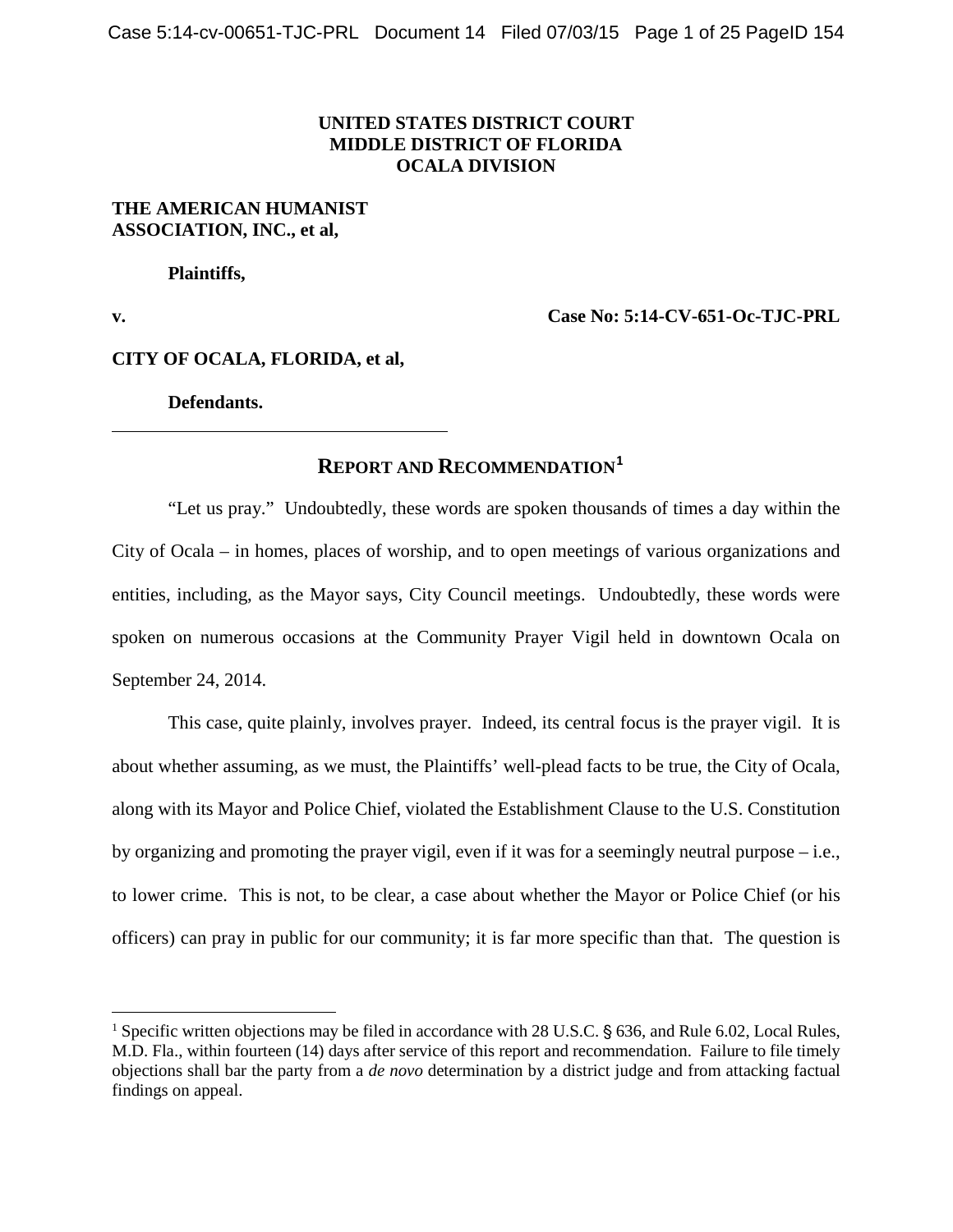whether the City, and these public officials who represent each and every member of this diverse community, could organize and promote the vigil (as the Plaintiffs allege) where the focus of the event was prayer, which, as the law has repeatedly recognized, is fundamentally religious. I submit that doing so, in the manner alleged here by the Plaintiffs, is sufficient for the individual Plaintiffs to state a claim under the First Amendment.

Specifically, Plaintiffs, The American Humanist Association, Inc. ("AHA"), which describes itself as dedicated to advancing and preserving the separation of church and state and the constitutional rights of humanists, atheists, and other freethinkers; Art Rojas, an atheist, member of AHA, and resident, homeowner, and taxpayer in the City; Frances Jean Porgal, an atheist, member of AHA, and resident of Marion County; and Lucinda Hale and her husband Daniel Hale, atheists, members of Ocala Atheists, and residents of Marion County, allege that the Defendants – the City of Ocala and its Mayor, Kent Guinn (in his individual and official capacities); and the Ocala Police Department and its Chief, Greg Graham (in his individual and official capacities)– violated the Establishment Clause of the First Amendment to the United States Constitution[2](#page-1-0) insofar as they held and promoted a Community Prayer Vigil in September 2014 on the Downtown Square in the heart of Ocala. Further, they contend that there is a risk of future events as the Defendants have "ongoing governmental policies, practices and customs of promoting, advancing, endorsing, sponsoring, and affiliating with theistic religion and the monotheistic religion in particular." (Complaint at ¶13).

As such, pursuant to 42 U.S.C. § 1983, Plaintiffs seek nominal damages for the alleged constitutional violation, and prospective declaratory and injunctive relief to prevent these Defendants from organizing and promoting future prayer events. The Defendants dispute

<span id="page-1-0"></span><sup>&</sup>lt;sup>2</sup> The Establishment Clause provides: "Congress shall make no law respecting an establishment of religion, or prohibiting the free exercise thereof . . . ."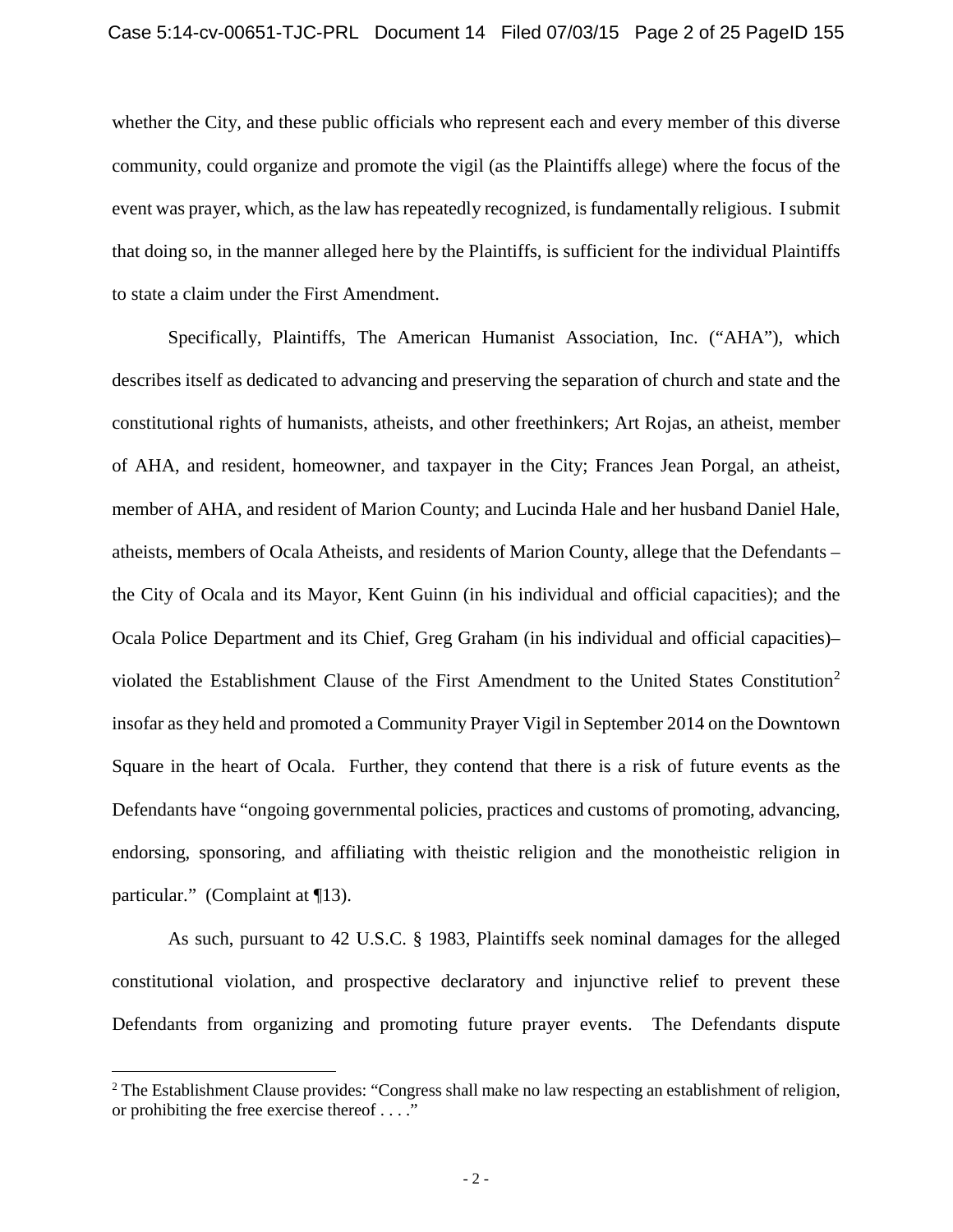Plaintiffs' contentions and move to dismiss the Complaint for lack of standing and failure to state a claim. That is, they contend that the Plaintiffs have failed to allege an injury, a threat of future harm as to the prospective relief, or even the commission of any constitutional wrong.

Upon due consideration I recommend that the motion be denied as to the individual Plaintiffs' claims for nominal damages against the City, as well as the Mayor and Chief in their individual capacities, but granted in all other respects. That is, the Plaintiffs' claims against the OPD and the Mayor and Chief in their official capacities are due to be dismissed, as such claims are merely claims against the City; Plaintiffs claims for prospective relief are due to be dismissed, as Plaintiffs fail to show or allege any imminent threat of a future event that might cause them injury; and the organization is due to be dismissed in its entirety for lack of standing.

#### **I. BACKGROUND**

It is undisputed that a Community Prayer Vigil was held on September 24, 2014 at 6:30 p.m. on the Downtown Square. There is much dispute, however, about who organized the event – the Plaintiffs say the City, Mayor, and Chief did; while the Defendants contend that civic and church leaders did. Critically, despite this dispute, at this stage of the proceedings (i.e., a motion to dismiss), these facts do not get fleshed out. Rather, the well-plead facts alleged by the Plaintiffs are taken as true. The motion, then, is decided on these facts.

The story begins just prior to the event. The Complaint alleges that on about September 20, 2014, the OPD posted a letter on its Facebook page that was written on its letterhead and signed by Chief Graham and Narvella Haynes (an individual associated with the New Zion Missionary Baptist Church) that encouraged attendance at the prayer vigil and reveals the OPD's and Chief Graham's involvement in planning, endorsing, and promoting it. The letter reads as follows:

- 3 -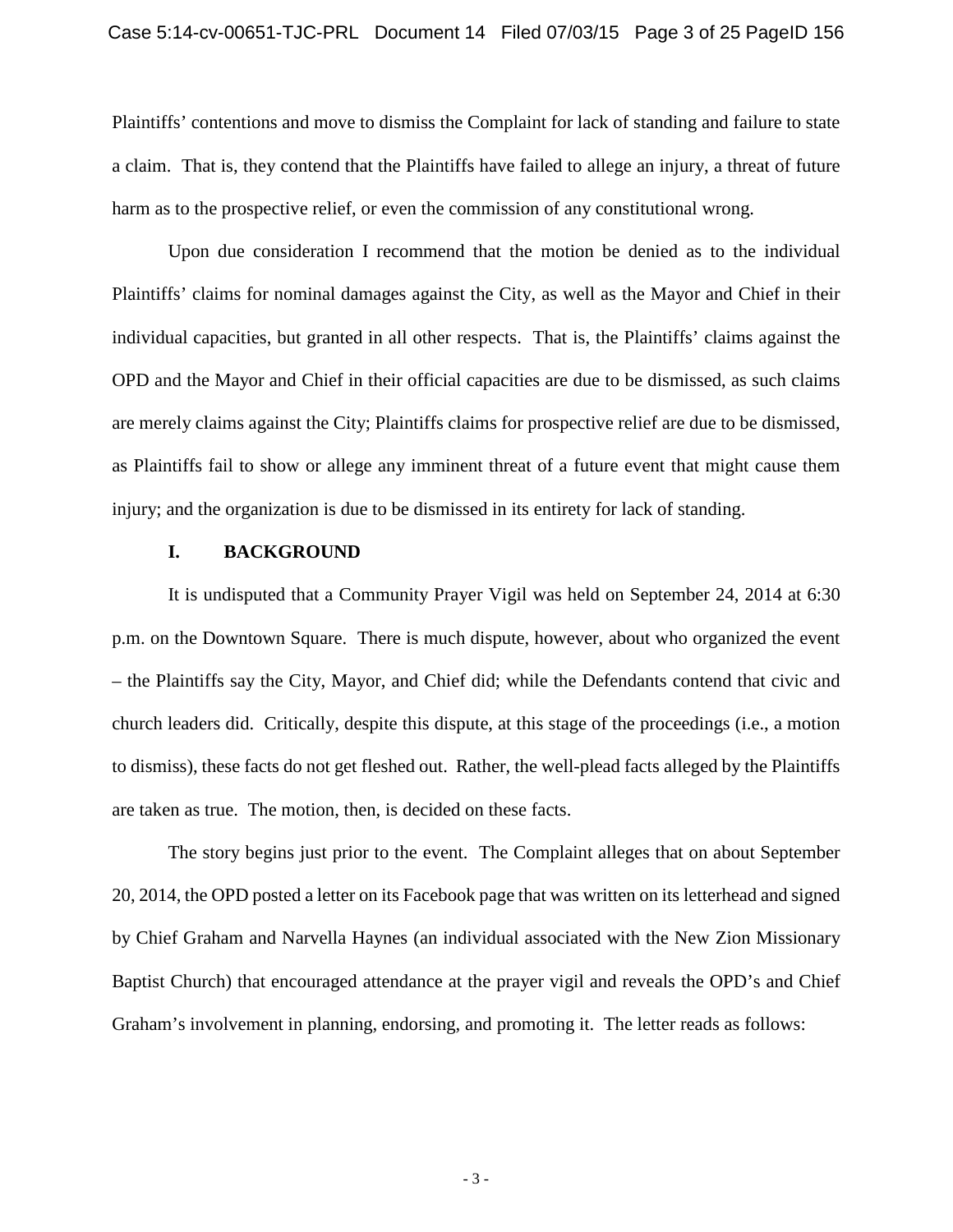Blessings to all our citizens, specifically Pastors, Community Leaders, Parents and our precious youth.

We are facing a crisis in the City of Ocala and Marion County that *requires fervent prayer and your presence* to show unity and help in this senseless crime spree that is affecting our communities.

Within the last 30 days we have had numerous shooting that have resulted in two children and an infant being hit by bullets.

Stray bullets do not have respect for addresses, social status, economic status, educational background, political status and the list goes on. But my point is none of us are exempt from stray bullets.

*I am urging you all to please support a very important "Community Prayer Vigil"* that will be held this coming Wednesday, September 24, 2014 at 6:30 pm to be held at our Downtown Square located in the heart of the City.

Please support peace and this appeal for unity on this very important "Community Prayer Vigil" coming this next Wednesday. *We need you*.

(Complaint, Exhibit A) (emphasis added).

Then, on about September 21, 2014, AHA sent an email to Chief Graham advising him (as

they see it) that his letter urging "fervent prayer" and promoting the Community Prayer Vigil was

unconstitutional and demanded that the letter be removed from the police department's Facebook

page. Chief Graham responded that he would not remove the letter. According to Plaintiffs, Chief

Graham and the OPD received other complaints about the letter and their involvement in the prayer

vigil.

Mayor Guinn also received complaints about the City's alleged involvement in the Community Prayer Vigil. In response to an email complaint from Plaintiff Lucinda Hale, Mayor Guinn expressly promoted the event and declared that the Constitution does not prohibit "us" – which, in context, seems to refer to him as Mayor, the City, and OPD – from "having" the prayer vigil. Specifically, Mayor Guinn's response reads as follows: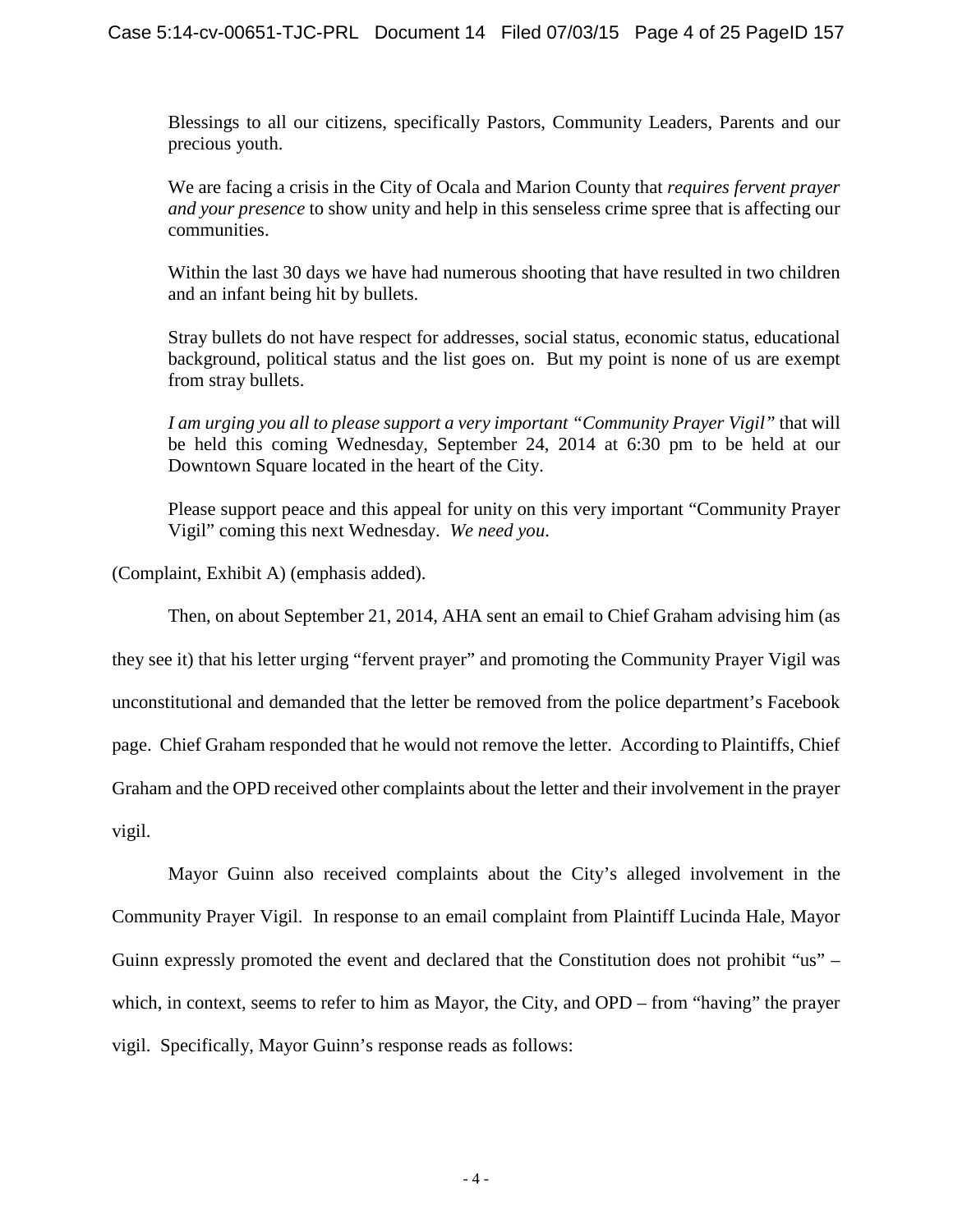There is nothing in the constitution to prohibit us from having this vigil. Not only are we not canceling it we are trying to promote it and have as many people as possible to join us. We open every council meeting with a prayer. And we end the prayer in Jesus name we pray. Our city seal says "God be with us" and we pray that he is and us with him.

(Complaint, Exhibit B)(emphasis added).

Along with these exchanges, which, as Plaintiffs argue, show that the Mayor and Chief organized and promoted the prayer vigil, and that the City was directly involved in its planning and promotion, the individual Plaintiffs personally attended it. According to Plaintiffs, several representatives of the OPD, dressed in OPD uniforms with OPD patches and badges, served as speakers, some of whom "preached Judeo-Christian religion," while other uniformed personnel put hands in the air and bowed their heads to participate. All of which simply lends support to the Plaintiffs' theory that it was a City, Mayor, and Police Chief run and promoted event.

## **II. DISCUSSION**

The legal discussion of this case will first begin with weeding out the duplicative defendants, and then turn to the Plaintiffs standing and why, on this Complaint, the individual Plaintiffs can only seek nominal damages. Once the proper parties and relief sought is established, I will address why the individual Plaintiffs have sufficiently alleged a constitutional violation against the City, Mayor, and Chief.

## **A. Official Capacity Claims and the OPD**

As an initial matter, the Plaintiffs claims against the Mayor and Chief Graham in their official capacities, as well as the claim against the OPD, are due to be dismissed.

Defendants correctly argue – and Plaintiffs do not dispute – that the claims against the Mayor and Chief in their official capacities are duplicative of Plaintiffs' claims against the City itself. *See Kentucky v. Graham*, 473 U.S. 159 (1985) (a suit against a government official in their official capacity is treated as a suit against a municipality); *[Busby v. City of Orlando,](http://web2.westlaw.com/find/default.wl?mt=Westlaw&db=350&tc=-1&rp=%2ffind%2fdefault.wl&findtype=Y&ordoc=2033887608&serialnum=1991085185&vr=2.0&fn=_top&sv=Split&tf=-1&referencepositiontype=S&pbc=5120E23F&referenceposition=776&rs=WLW15.04)* 931 F.2d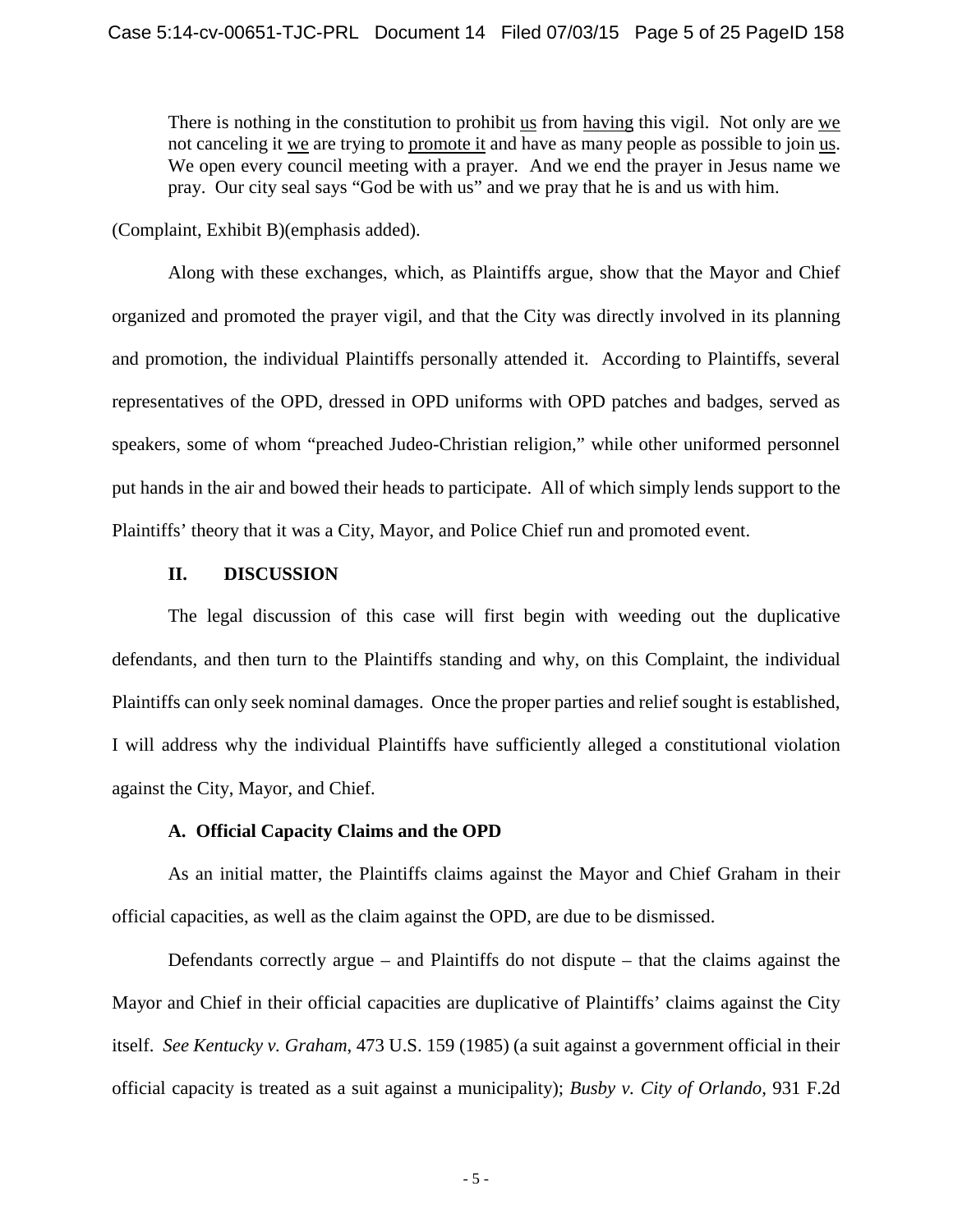[764, 776 \(11th Cir.1991\);](http://web2.westlaw.com/find/default.wl?mt=Westlaw&db=350&tc=-1&rp=%2ffind%2fdefault.wl&findtype=Y&ordoc=2033887608&serialnum=1991085185&vr=2.0&fn=_top&sv=Split&tf=-1&referencepositiontype=S&pbc=5120E23F&referenceposition=776&rs=WLW15.04) *Brandon v. Holt,* [469 U.S. 464, 471–72, 105 S.Ct. 873, 83 L.Ed.2d 878](http://web2.westlaw.com/find/default.wl?mt=Westlaw&db=708&tc=-1&rp=%2ffind%2fdefault.wl&findtype=Y&ordoc=2033887608&serialnum=1985103865&vr=2.0&fn=_top&sv=Split&tf=-1&pbc=5120E23F&rs=WLW15.04)  [\(1985\)](http://web2.westlaw.com/find/default.wl?mt=Westlaw&db=708&tc=-1&rp=%2ffind%2fdefault.wl&findtype=Y&ordoc=2033887608&serialnum=1985103865&vr=2.0&fn=_top&sv=Split&tf=-1&pbc=5120E23F&rs=WLW15.04) (explaining that "a judgment against a public servant 'in his official capacity' imposes liability on the entity that he represents"). Thus, because the City has been sued directly, it is proper to dismiss the claims against Mayor Guinn and Chief Graham in their official capacities as redundant and potentially confusing.

Similarly, the claim against OPD is due to be dismissed, and Plaintiffs fail to argue otherwise. The law of the state in which the district court is located governs whether an entity can be sued in federal court. *Dean v. Barber,* [951 F.2d 1210, 1214 \(11th Cir.1992\)](http://web2.westlaw.com/find/default.wl?mt=Westlaw&db=350&tc=-1&rp=%2ffind%2fdefault.wl&findtype=Y&ordoc=2033887608&serialnum=1992021852&vr=2.0&fn=_top&sv=Split&tf=-1&referencepositiontype=S&pbc=5120E23F&referenceposition=1214&rs=WLW15.04) (citing Fed.R.Civ.P. 17(b)). Florida's Constitution empowers municipalities to "perform municipal functions and render municipal services." [Fla. Const. art. VIII, § 2,](http://web2.westlaw.com/find/default.wl?mt=Westlaw&db=1000006&docname=FLCNART8S2&rp=%2ffind%2fdefault.wl&findtype=L&ordoc=2033887608&tc=-1&vr=2.0&fn=_top&sv=Split&tf=-1&pbc=5120E23F&rs=WLW15.04) cl. b. With these powers, the City of Ocala, a municipality, renders policing services through OPD, which is not a distinct legal entity recognized by Florida's Constitution. *See id.* Furthermore, "[w]here a police department is an integral part of the city government as the vehicle through which the city government fulfills its policing functions, it is not an entity subject to suit." *[Eddy v. City of Miami,](http://web2.westlaw.com/find/default.wl?mt=Westlaw&db=345&tc=-1&rp=%2ffind%2fdefault.wl&findtype=Y&ordoc=2033887608&serialnum=1989106064&vr=2.0&fn=_top&sv=Split&tf=-1&referencepositiontype=S&pbc=5120E23F&referenceposition=1556&rs=WLW15.04)* 715 F.Supp. 1553, [1556 \(S.D.Fla.](http://web2.westlaw.com/find/default.wl?mt=Westlaw&db=345&tc=-1&rp=%2ffind%2fdefault.wl&findtype=Y&ordoc=2033887608&serialnum=1989106064&vr=2.0&fn=_top&sv=Split&tf=-1&referencepositiontype=S&pbc=5120E23F&referenceposition=1556&rs=WLW15.04) 1989). Here, OPD is clearly integral to the City's policing functions, since no other police departments exist to police the City. Therefore, OPD is not a legally distinct entity from the City, and should be dismissed. The City itself is the proper defendant.

### **B. Standing and Plaintiffs' Claims for Relief**

Before reaching the question about whether a constitutional violation is even adequately pled, the Court must first address standing. That is, whether these Plaintiffs (the individuals and the association) can even bring this suit and for what relief. *See Elend v. Basham*, 471 F.3d 1199, 1206  $(11<sup>th</sup>$  Cir. 2006) ("The standing inquiry 'requires careful judicial examination of a complaint's allegations to ascertain whether the particular plaintiff is entitled to an adjudication of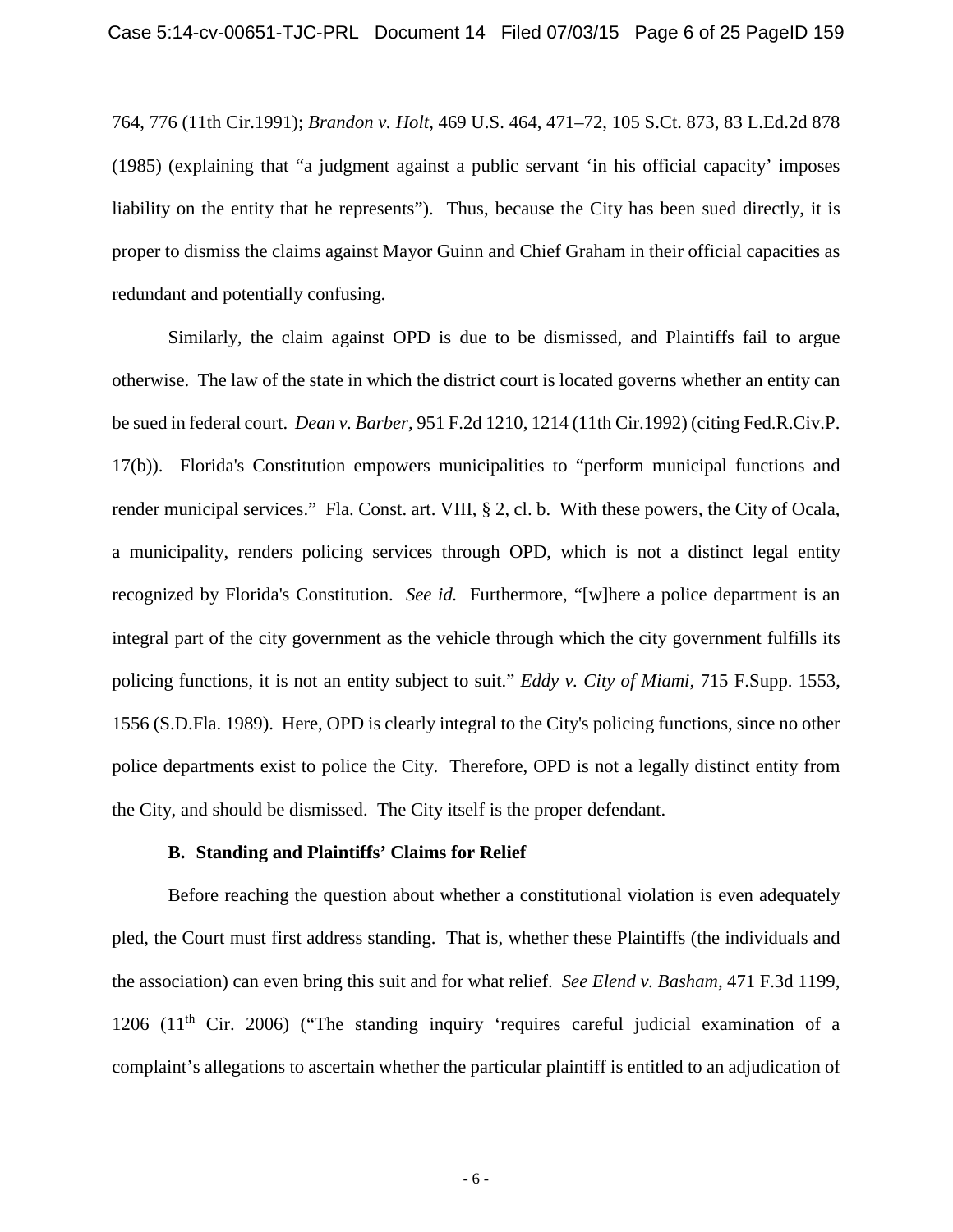the particular claims asserted.'") (citations omitted). I do submit that the individual Plaintiffs can for nominal damages (and associated attorney fees and costs), but nothing more. We will begin here, then.

A motion to dismiss brought pursuant to Fed. R. Civ. P. 12(b)(1) for lack of standing is one that attacks the district court's subject matter jurisdiction. "The plaintiff has the burden to clearly and specifically set forth facts sufficient to satisfy Art. III standing requirements." *Bochese v. Town of Ponce Inlet*, 405 F.3d 964, 976 (11 th Cir. 2005) (quotations and citations omitted). "If the plaintiff fails to meet its burden, this court lacks the power to create jurisdiction by embellishing a deficient allegation of injury." *Id*.

Article III, § 2 of the United States Constitution limits federal jurisdiction to actual cases or controversies. In order to satisfy the case or controversy requirement, Plaintiffs must show that they have "standing" to sue. Specifically, Plaintiffs must show: (1) that they have suffered an injury-in-fact; (2) that there is a causal connection between the injury and the conduct complained of; and (3) that there is a likelihood that the injury will be redressed by a favorable decision. *Shotz v. Cates*, 256 F.3d 1077, 1081 ( $11<sup>th</sup>$  Cir. 2001). If this can be shown, then at a minimum, the individual Plaintiffs can seek nominal damages for the alleged constitutional deprivation. *See Amnesty Intern. USA v. Battle*, 559 F.3d 1170, 1177 (11th Cir. 2009) (Section 1983 "allows for recovery of nominal damages where the plaintiff's constitutional rights were violated but the violation did not result in any injury giving rise to compensatory damages.").

Additionally, as to prospective relief, "'[b]ecause injunctions regulate future conduct, a party has standing to seek injunctive relief only if the party alleges . . . a real and immediate – as opposed to a merely conjectural or hypothetical – threat of future injury.'" *Id.* (quoting *Wooden v. Board of Regents of Univ. System of Georgia*, 247 F.3d 1262, 1284 (11th Cir. 2001). Indeed, "a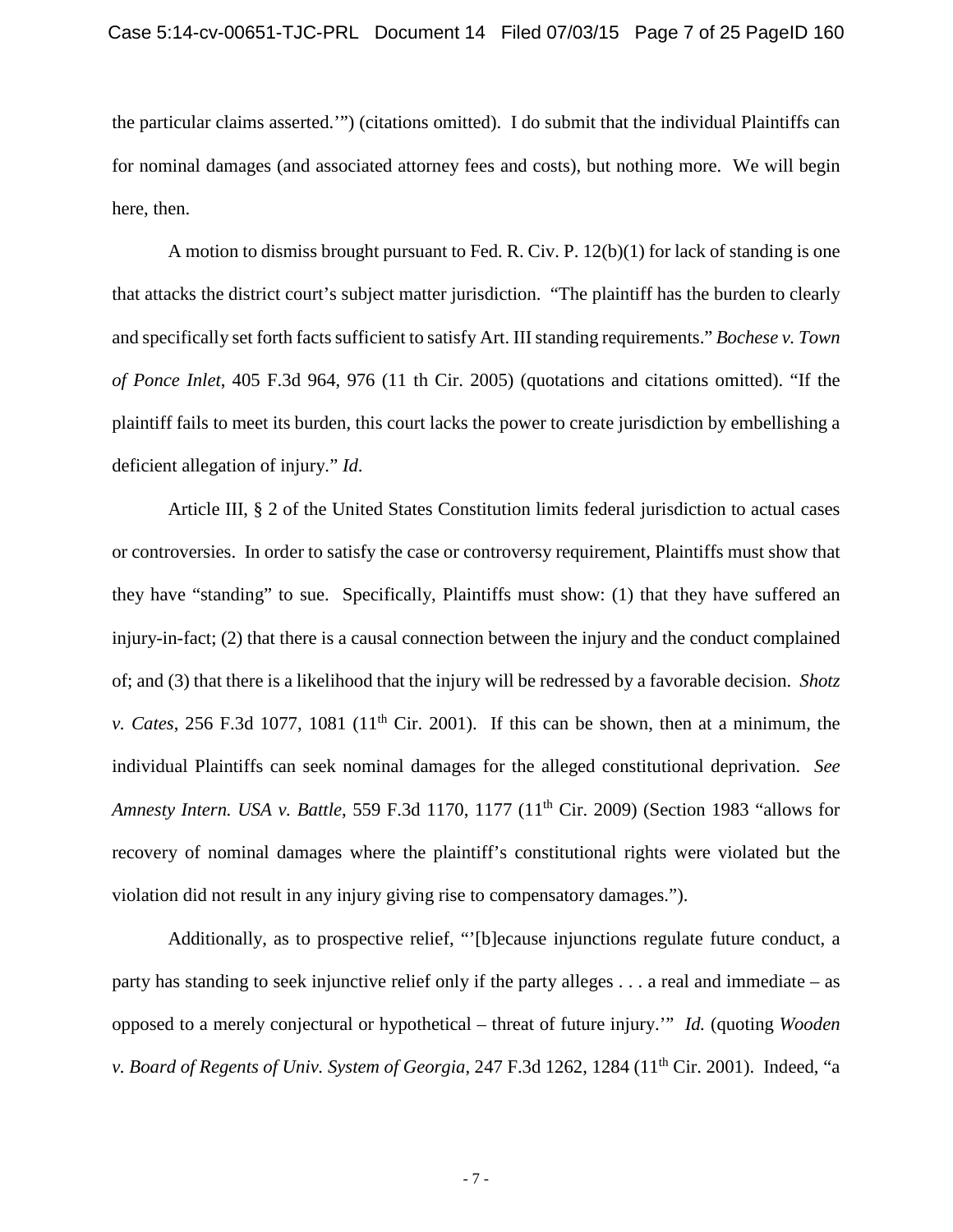### Case 5:14-cv-00651-TJC-PRL Document 14 Filed 07/03/15 Page 8 of 25 PageID 161

prayer for injunctive and declaratory relief requires an assessment, at this stage in the proceeding, of whether the plaintiff has sufficiently shown a real *and* immediate threat of future harm." *Elend v. Basham*, 471 F.3d 1199, 1207 (11<sup>th</sup> Cir. 2006) (emphasis added). Without such a showing, none of the Plaintiffs can seek a claim for prospective relief.

For the organization to establish representational standing where, as here, it "brings this action to assert the First Amendment rights of its members" (see Complaint, ¶ 5), it must at least meet these requirements as well, since it can only have standing if its members would otherwise have standing. *Amnesty Intern. USA*, 559 F.3d at 1178. In addition, where this first prong (injury in fact) is met, it must also show that the interests that the organization seeks to protect are germane to the organization's purpose and that neither the claim asserted nor the relief requested requires the participation of individual members in the lawsuit. *Id.*, *see also [Hunt v. Washington State](http://web2.westlaw.com/find/default.wl?mt=Westlaw&db=780&tc=-1&rp=%2ffind%2fdefault.wl&findtype=Y&ordoc=2011738420&serialnum=1977118827&vr=2.0&fn=_top&sv=Split&tf=-1&referencepositiontype=S&pbc=23F72377&referenceposition=343&rs=WLW15.04)  Apple Adver. Comm'n,* [432 U.S. 333, 343 \(1977\).](http://web2.westlaw.com/find/default.wl?mt=Westlaw&db=780&tc=-1&rp=%2ffind%2fdefault.wl&findtype=Y&ordoc=2011738420&serialnum=1977118827&vr=2.0&fn=_top&sv=Split&tf=-1&referencepositiontype=S&pbc=23F72377&referenceposition=343&rs=WLW15.04)

Here, the standing issue initially focuses on whether the individual Plaintiffs have adequately alleged that they personally suffered an injury in fact as a result of the remaining Defendants' purportedly unconstitutional actions. An injury in fact "serves to distinguish a person with a direct stake in the outcome of a litigation—even though small—from a person with a mere interest in the problem." *United States v. SCRAP,* 412 [U.S. 669, 689 n. 14 \(1973\).](http://web2.westlaw.com/find/default.wl?mt=Westlaw&db=708&tc=-1&rp=%2ffind%2fdefault.wl&findtype=Y&ordoc=1982149813&serialnum=1973126426&vr=2.0&fn=_top&sv=Split&tf=-1&referencepositiontype=S&pbc=B5549409&referenceposition=2416&rs=WLW15.04) Courts have acknowledged that "the concept of injury for standing purposes is particularly elusive in Establishment Clause cases." *Saladin v. City of Milledgeville*, 812 F.2d 687, 691 (11th Cir. 1987). A direct injury, however, even a non-economic one, has been sufficient to satisfy this prong of the analysis. *Id.*; *see also Pelphrey v. Cobb County, Ga.*, 547 F.3d 1263, 1279-80 (11th Cir. 2008).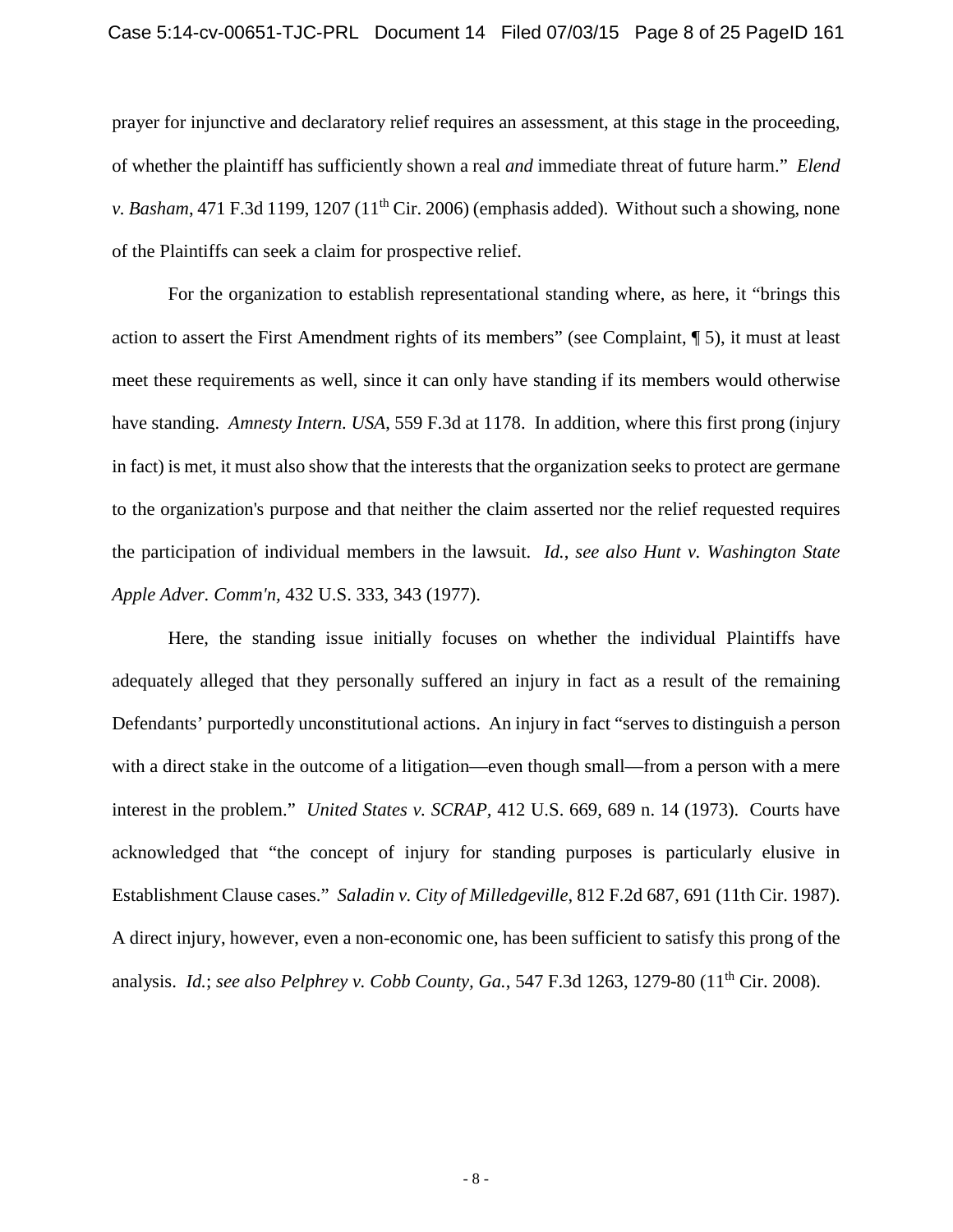### *1. Nominal Damages*

(a) Individual Plaintiffs

To have standing to raise a claim for nominal damages, the individual Plaintiffs must have suffered an injury. In *Valley Forge Christian College v. Americans United for Separation of Church & State*, 454 U.S. 464, 472 (1982), the Supreme Court examined the injury requirement in the context of the Establishment Clause. There, the Court denied standing to plaintiffs who attempted to challenge the transfer of surplus federal property to a Christian school in Pennsylvania. The plaintiffs learned about the conveyance through a press release, but none of them lived in or near Pennsylvania. The Court held that the plaintiffs lacked standing because they failed to identify any personal or direct injury suffered as a result of the allegedly unconstitutional transfer. The Court explained that it was not enough for the plaintiffs to simply claim that the Constitution had been violated or that they were committed to the separation of church and state; rather, they must identify an injury (even a non-economic one) caused by the conduct, and that it must be more than the psychological consequence that is associated with one's knowledge that a constitutional wrong is occurring or has occurred. *See Valley Forge*, [454 U.S. at 4](http://web2.westlaw.com/find/default.wl?mt=Westlaw&db=708&tc=-1&rp=%2ffind%2fdefault.wl&findtype=Y&ordoc=1987026491&serialnum=1982102020&vr=2.0&fn=_top&sv=Split&tf=-1&referencepositiontype=S&pbc=349A4250&referenceposition=765&rs=WLW15.04)85-86.

The Court explained that the plaintiffs, who did not live near or even in the same state as the property at issue, failed to allege that the conveyance affected them *directly* in any way. *Id*. at 486-87. The Court made it clear, however, that standing can be predicated on a non-economic injury, so long as it is a direct and personal one. *Id.* [at 486-87](http://web2.westlaw.com/find/default.wl?mt=Westlaw&db=708&tc=-1&rp=%2ffind%2fdefault.wl&findtype=Y&ordoc=1987026491&serialnum=1982102020&vr=2.0&fn=_top&sv=Split&tf=-1&referencepositiontype=S&pbc=349A4250&referenceposition=766&rs=WLW15.04) & n. 22; *see also School District of Abington Township v. Schempp*, 374 U.S. 203, 224 & n. 9 (a non-economic injury which results from a party being subjected to unwelcome religious statements can support a standing claim, so long as the parties are "directly affected by the laws and practices against whom their complaints are directed"). The Plaintiffs here essentially rely on the direct, personal injury theory to satisfy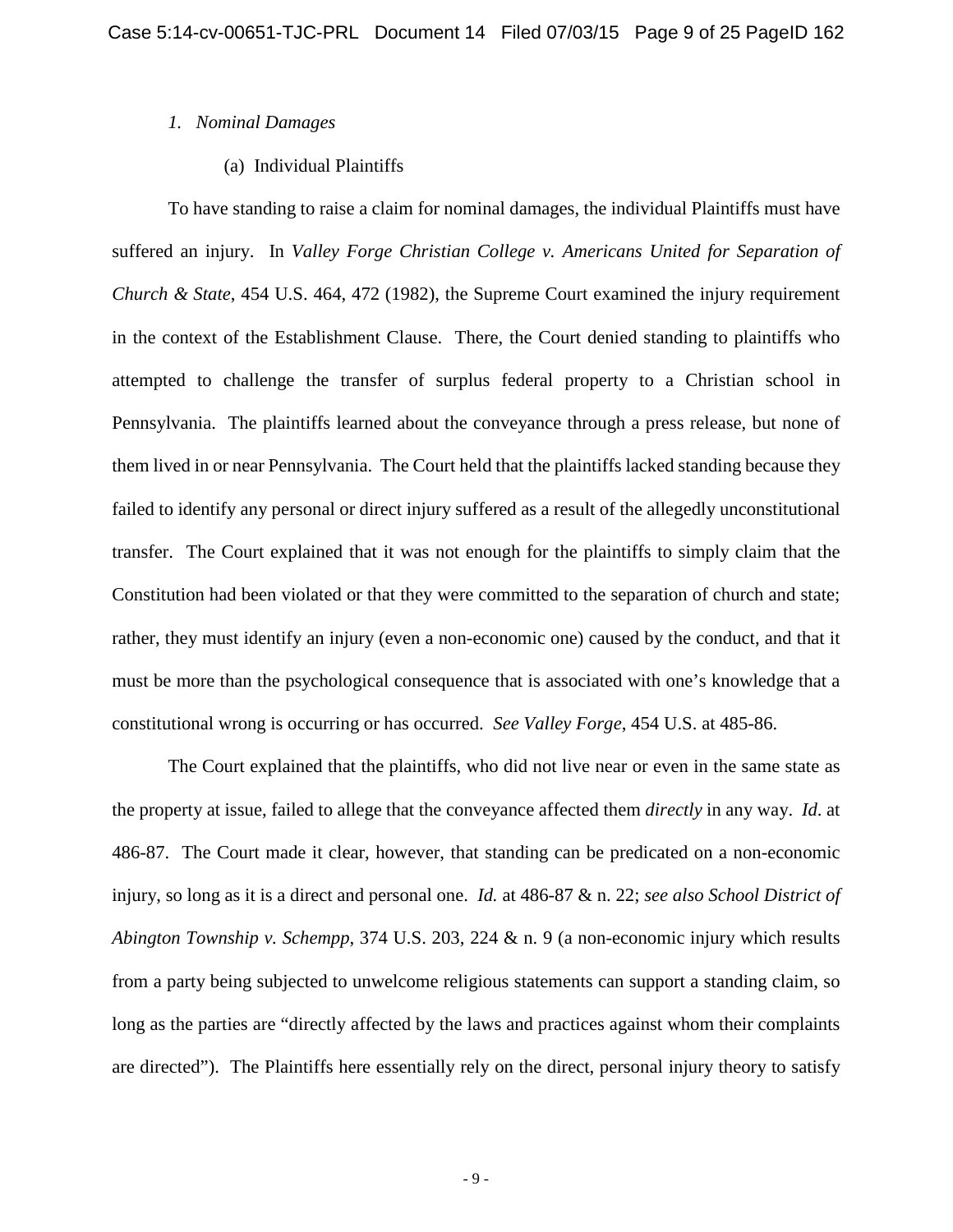this requirement – their communications with the Chief and the Mayor and, more specifically, their presence on the Square when the event occurred. There are cases that support this argument.

Following *Valley Forge*, the Eleventh Circuit found standing based on non-economic injury in both *American Civil Liberties Union v. Rabun County Chamber of Commerce, Inc.,* 698 F.2d 1098 (11th Cir. 1983) and *Saladin v. Milledgeville*, 812 F.2d 687 (11th Cir. 1987). In *Rabun County*, the Eleventh Circuit held that the plaintiffs, who were citizens of Georgia, had standing to challenge a large illuminated cross located in a Georgia state park. The Court found that at least two of the plaintiffs were injured by the cross's presence in the park because it inhibited their ability to use and enjoy the park, where they were forced to located to other camping areas or be subjected to "unwanted religious symbolism", and where one of them had "little choice but to view the cross and suffer from the spiritual harm" associated with that because it was clearly visible from his summer cabin and the road he needed to take to get there. *See Rabun County*, 698 F.2d at 1107-08. In reaching its conclusion, the Eleventh Circuit distinguished *Valley Forge* based on the total lack of connection between plaintiffs and the subject matter of that action  $-i.e.,$  the surplus property to which those plaintiffs had no connection – and the personalized non-economic injury the plaintiffs in *Rabun County* were able to demonstrate.

Likewise, in *Saladin*, the Eleventh Circuit held that the plaintiffs, who lived in and around the city of Milledgeville, had standing to challenge the City's use of the word "Christianity" on the city seal because they came into direct contact with it. *Saladin*, 812 F.2d at 692. The court noted that at least three of the plaintiffs regularly received correspondence on city stationery bearing the seal from the City's Water Works, and at least two of the plaintiffs were active in civic organizations which received proclamations from the Mayor's office embossed with the seal and were present at the presentation of the proclamations. *Id.* The Eleventh Circuit noted the plaintiffs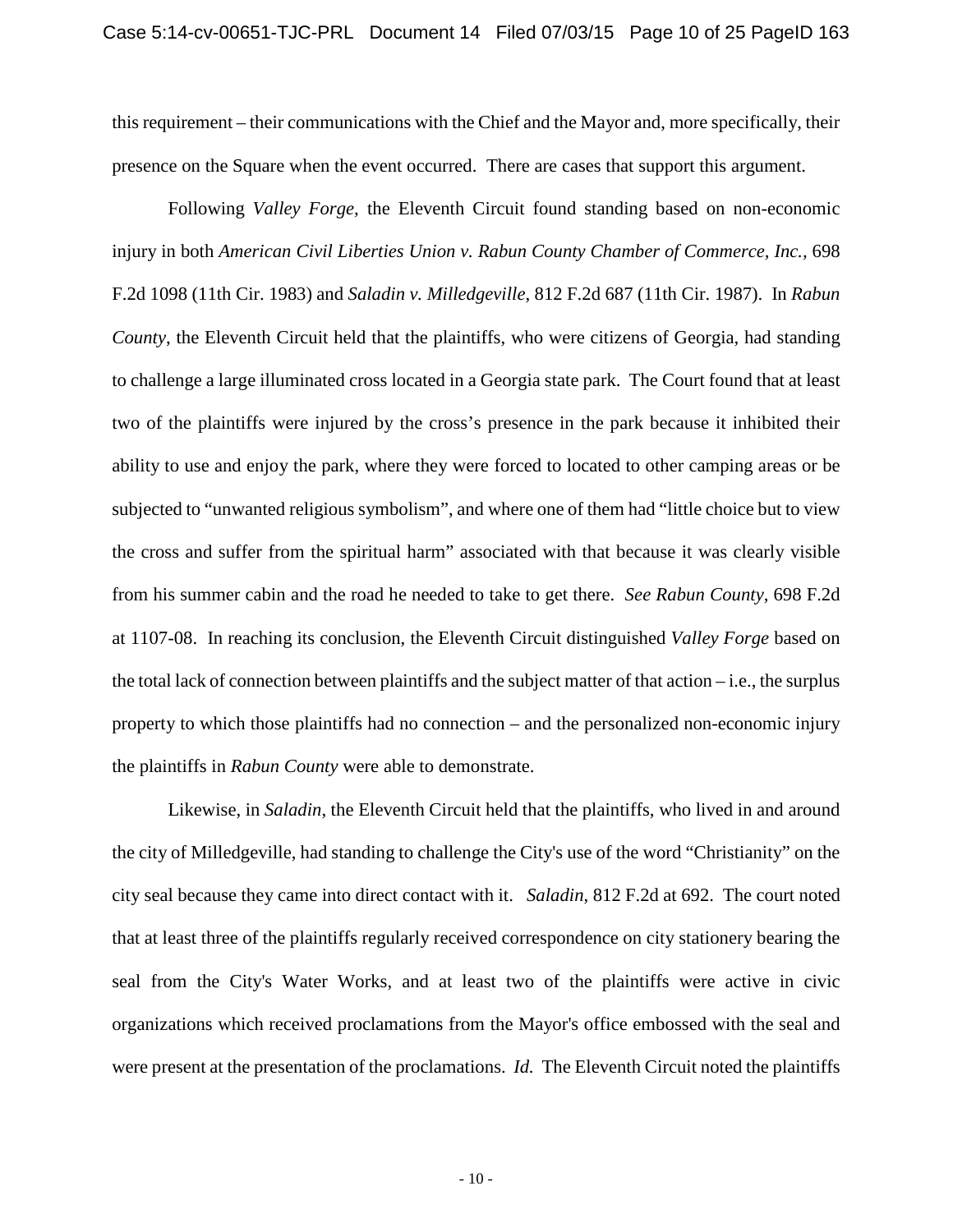alleged injury in that they were offended by the presence of the word "Christianity" on the seal as it represented the City's endorsement of Christianity, and thus, made Plaintiffs feel like "second class citizens" and that "Christianity is the 'litmus test' of being a 'true' citizen of Milledgeville." *Id.* at 693.

More recently, in *Pelphrey*, the court reaffirmed that under a traditional standing analysis for an Establishment Clause claim based on a non-economic injury, a plaintiff must identify a "*personal* injury suffered by them as a consequence of the alleged constitutional error." 547 F.3d at 1279 (emphasis added) (citations omitted). And further, the court stated that "[a]n actual injury occurs if the plaintiff is subjected to unwelcome religious statements and is directly affected by the laws and practices against which his or her complaints are directed." *Id.* (citations and quotations omitted). Under this standard, the plaintiff in *Pelphrey* established an injury in fact where he had direct contact with the complained of practice of the Commission's exclusion of certain religions from offering invocations at its meetings, as well as of the nature of the invocations offered, insofar as he viewed the invocations when he attended the meetings in person and also viewed them on the internet. *Id.* at 1279-80.

Here, like *Rabun*, *Saladin*, and *Pephrey*, the individual Plaintiffs assert that they came into direct contact with the allegedly unconstitutional conduct – each of the Plaintiffs (two of whom are members of AHA) personally witnessed the prayer vigil, along with the prayers recited at it, including those recited by the officers. (Complaint at ¶¶6-8, 38). In addition, in response to Plaintiff Lucinda Hale's concerns about the prayer vigil, Mayor Guinn sent her an email in which he advised that "we are not canceling it we are trying to promote it", and Chief Graham sent Plaintiff Porgal emails in which he advised that the prayer vigil was just one law enforcement strategy, that he had "no intention of canceling the event," and that he was "attempting to bring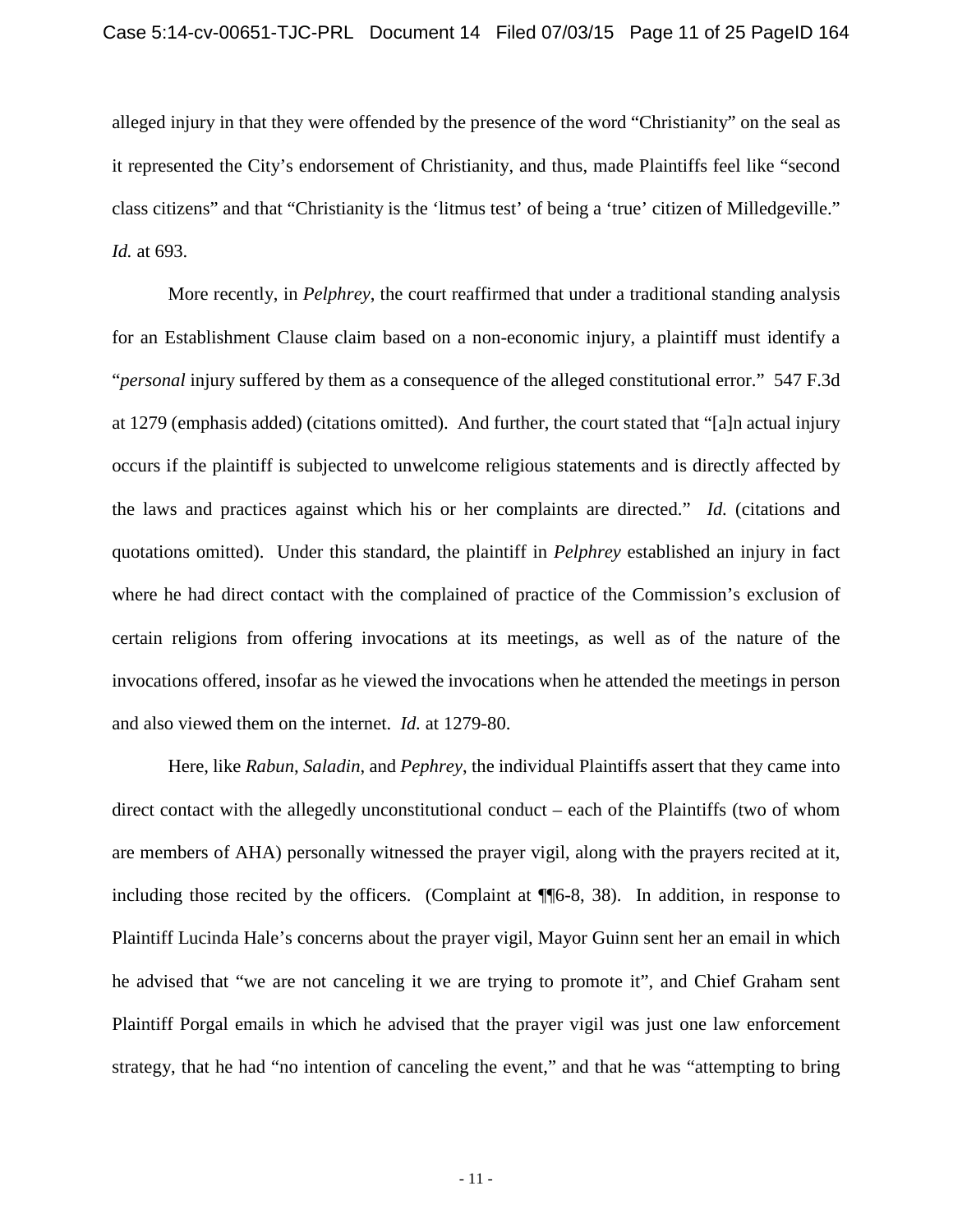our community together to fight crime." Moreover, like in *Saladin*, Plaintiffs allege that Defendants' actions offended them and had the effect of endorsing Christianity and portraying "those who do not believe and do not participate in such religious exercises as outsiders and second-class citizens." (Complaint at  $\P$ 42).

Accordingly, based on *Valley Forge*, *Rabun County*, *Saladin*, and *Pelphrey*, [3](#page-11-0) I submit that the individual Plaintiffs have alleged an injury based on their direct and personal contact with the Community Prayer Vigil (as well as their communications surrounding it) sufficient to satisfy this element of the standing analysis, and sufficient here to confer standing for purposes of nominal damages.[4](#page-11-1) *See also Newman v City of East Point*, 181 F.Supp.2d 1374, 1377-78 (N.D. Ga. 2002) (finding plaintiffs had standing to challenge constitutionality of Mayor's Community Prayer Breakfast where flyers publicizing the Breakfast were distributed by defendants at the City's Christmas party and taxpayer funds were used to print the flyers). [5](#page-11-2)

<span id="page-11-0"></span> <sup>3</sup> I am unpersuaded by Defendants' argument that this case is actually more akin to *Freedom From Religion Foundation, Inc. v. Obama*, 641 F.3d 803 (7th Cir. 2011). In that case, the plaintiffs challenged the enabling legislation for the National Day of Prayer and President Obama's proclamations issued pursuant to the legislation. While the Seventh Circuit held that general proclamations cannot confer standing, the instant case is readily distinguishable as it involved an announcement for a prayer event, the alleged organization and promotion of the event, direct communication with two of the Plaintiffs about it, and Plaintiffs presence at the event itself.

<span id="page-11-1"></span><sup>4</sup> As there is no dispute as to the second (casual connection) or third (redressability) prongs of the analysis, no further discussion of those requirements is necessary. However, based on a review of the complaint they certainly appear to be met.

<span id="page-11-2"></span><sup>&</sup>lt;sup>5</sup> While Plaintiff Rojas has standing for nominal damages based on his direct contact with the event and prayer, I do note that his additional taxpayer standing argument appears deficient. Aside from alleging that he is a "taxpayer of the City of Ocala", as the Defendants point out the Complaint is deficient insofar as he fails to actually allege that City tax monies were spent on the event. While it can arguably be assumed that tax money was spent (as Plaintiff asks the Court to do), the Court need only accept well-plead allegations and need not embellish a deficient allegation of injury. *Bochese*, 405 F.3d at 976. In any event, this analysis is of no help to the other Plaintiffs or their claims.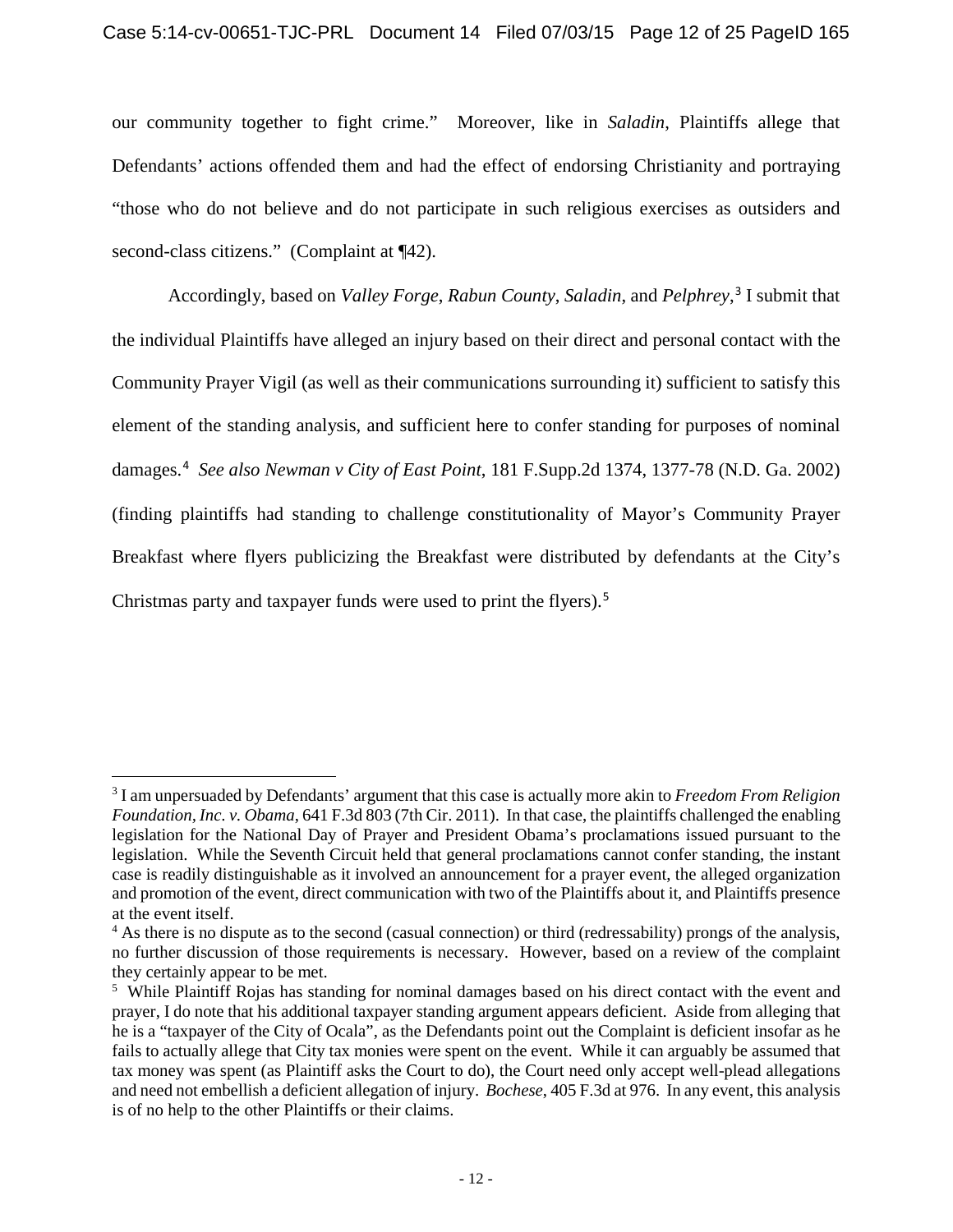### (b) Organization

Even though AHA can show that two of its members have established standing for nominal damages, contrary to its simple position that it has standing where its members have standing (see Doc. 9, p. 6), its analysis on organizational standing, along with the allegations in the Complaint, are woefully deficient. Plaintiffs, who unquestionably bear the burden of establishing standing, must not only show that a member would otherwise have standing to sue in his or her own right, but also that the interests that the organization seeks to protect are germane to the organization's purpose *and* that neither the claim asserted nor the relief requested requires the participation of individual members in the lawsuit. *Hunt*, [432 U.S. at](http://web2.westlaw.com/find/default.wl?mt=Westlaw&db=780&tc=-1&rp=%2ffind%2fdefault.wl&findtype=Y&ordoc=2011738420&serialnum=1977118827&vr=2.0&fn=_top&sv=Split&tf=-1&referencepositiontype=S&pbc=23F72377&referenceposition=343&rs=WLW15.04) 343; *Amnesty Intern. USA*, 559 F.3d at 1178.

Here, the Plaintiffs complaint does not expressly set forth the claims they seek into separate counts, accompanying specific prayers for relief. Instead, it incorporates all allegations under a "cause of action" heading and then states how the actions of the Defendants have violated the laws. Next, it again incorporates all preceding allegations, and under a heading for "relief sought" it says that "Plaintiffs" request declaratory judgment, a permanent injunction, and nominal damages. I assume, based on this generalized pleading, that the organization is asking not only for the prospective relief, but for nominal damages as well. Typically, though, organizational standing arises in the context of a claim for prospective relief, not nominal damages. *See Warth v. Seldin*, 422 U.S. 490, 515, (1975) ("[W]hether an association has standing to invoke the court's remedial powers on behalf of its members depends in substantial measure on the nature of the relief sought. If in a proper case the association seeks a declaration, injunction, or some other form of prospective relief, it can reasonably be supposed that the remedy, if granted, will inure to the benefit of those members of the association actually injured. Indeed, in all cases in which we have expressly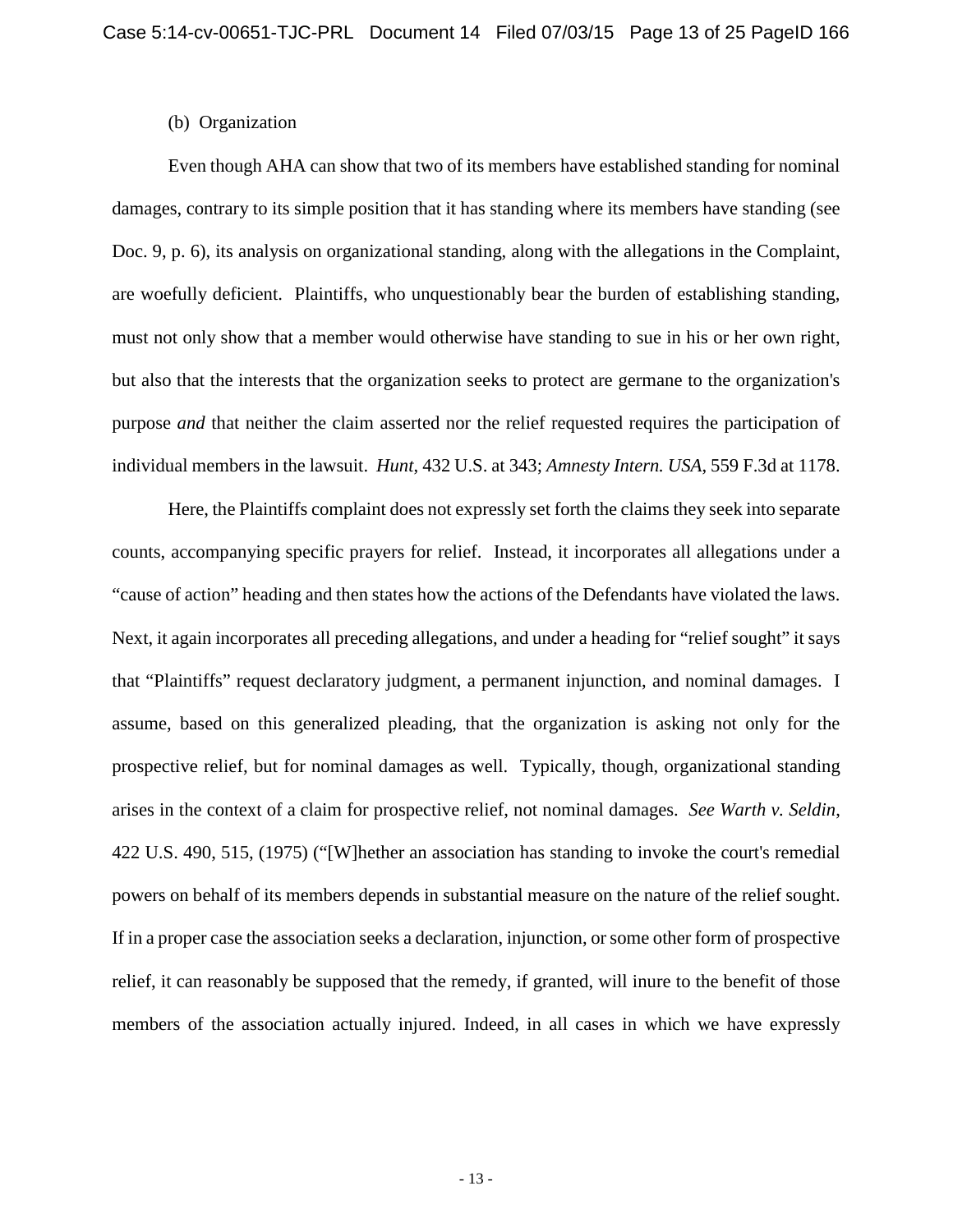recognized standing in associations to represent their members, the relief sought has been of this kind.").

This is not to say that courts have not found organizational standing for nominal damages claims; there are a few cases where they have when the issue seems to involve a pure question of law. *See, e.g., Florida Paraplegic Ass'n v. Martinez*, 734 F. Supp. 997, 1001 (1990). More persuasive, and indeed controlling, however, is our Circuit's opinion where they denied organizational standing where, like here, it was unclear "whether this suit meets the third prong: whether it requires the participation of individual members in the lawsuit." *Amnesty Intern. USA*, 559 F.3d at 1178. Indeed, like here, in that case the court noted that "Amnesty has not discussed this prong; it has provided no explanation or reasons why the members are not needed." *Id.* Since Amnesty bore the burden of proof, as AHA does here, the court held it had not established organizational standing. *Id*. [6](#page-13-0) I agree with that analysis, and submit that AHA has failed to establish its organization standing here, as to nominal damages.

## *2. Prospective Relief*

Where, as here, Plaintiffs seek prospective relief, the Court must assess whether they have sufficiently shown a real and immediate threat of future harm. *Elend v. Basham*, 471 F.3d 1199, 1207 (11th Cir. 2006). In order for an injury to suffice for prospective relief, it must be imminent. *See 31 Foster Children,* [329 F.3d at 1266–67](https://a.next.westlaw.com/Link/Document/FullText?findType=Y&serNum=2003335185&pubNum=506&originatingDoc=Ib4e38682851c11dbab489133ffb377e0&refType=RP&fi=co_pp_sp_506_1266&originationContext=document&transitionType=DocumentItem&contextData=%28sc.Search%29%23co_pp_sp_506_1266) (noting that standing for declaratory or injunctive relief requires that future injury "proceed with a high degree of immediacy"); *[Bowen v. First](https://a.next.westlaw.com/Link/Document/FullText?findType=Y&serNum=2000620376&pubNum=506&originatingDoc=Ib4e38682851c11dbab489133ffb377e0&refType=RP&fi=co_pp_sp_506_1340&originationContext=document&transitionType=DocumentItem&contextData=%28sc.Search%29%23co_pp_sp_506_1340)  Family Fin. Servs.,* [233 F.3d 1331, 1340 \(11th Cir.2000\)](https://a.next.westlaw.com/Link/Document/FullText?findType=Y&serNum=2000620376&pubNum=506&originatingDoc=Ib4e38682851c11dbab489133ffb377e0&refType=RP&fi=co_pp_sp_506_1340&originationContext=document&transitionType=DocumentItem&contextData=%28sc.Search%29%23co_pp_sp_506_1340) (observing that a "perhaps or maybe chance" of an injury occurring is not enough for standing). Because the Court's inquiry is focused

<span id="page-13-0"></span> <sup>6</sup> *Cf. Minor I Doe et al. v. School Bd. for Santa Rosa County*, 264 F.R.D. 670, 687-88 (N.D. Fla. 2010) (finding no organizational standing where the nature of the First Amendment claim asserted (a chill on speech) required an assessment of individualized and particularized factual circumstances that were not common to all of its members).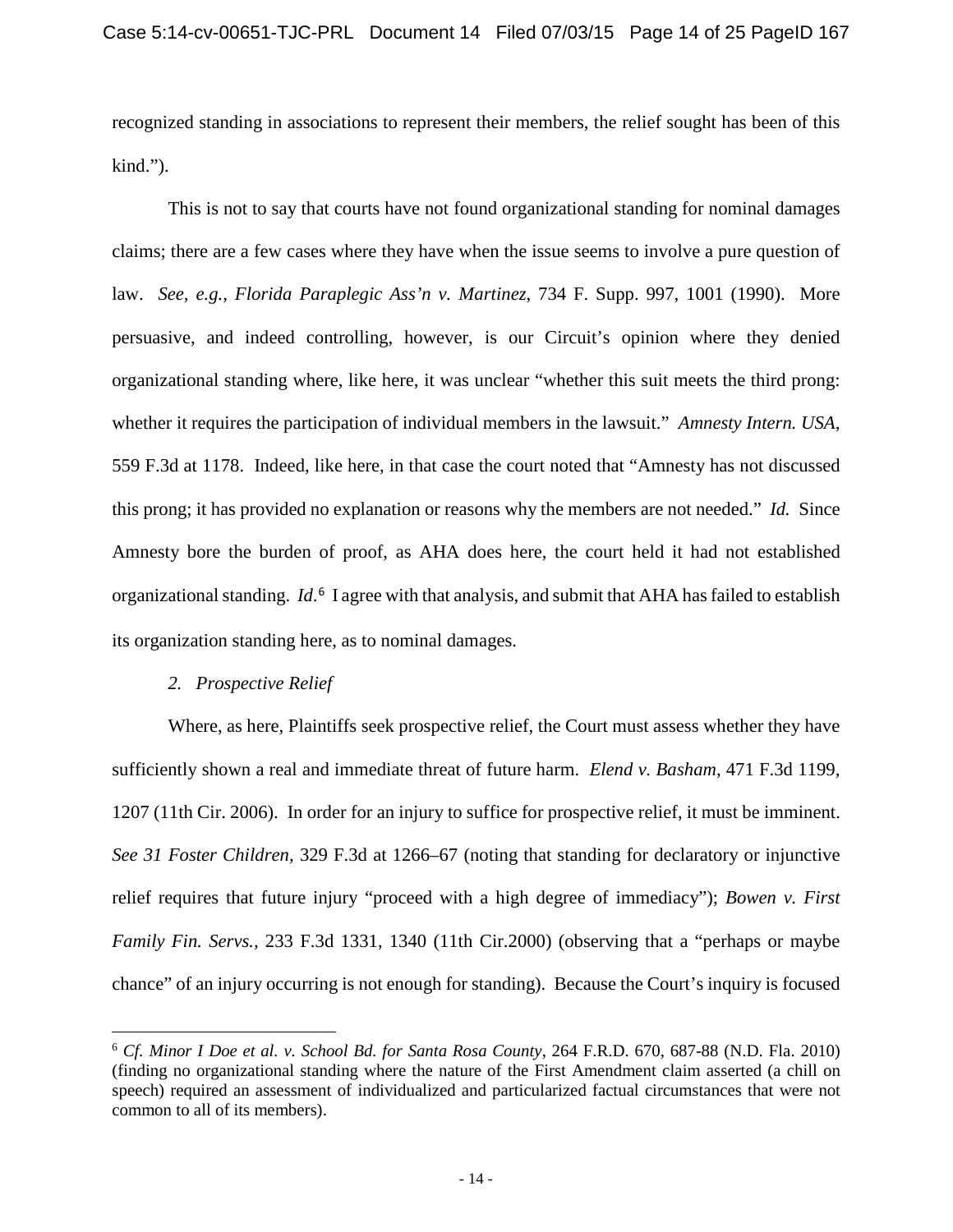on wholly prospective conduct, it follows that "[p]ast exposure to illegal conduct does not in itself show a present case or controversy regarding injunctive relief ... if unaccompanied by any continuing, present adverse effects." *Id*. (quoting *City of Los Angeles v. Lyons,* [461 U.S. 95,](http://web2.westlaw.com/find/default.wl?mt=Westlaw&db=708&tc=-1&rp=%2ffind%2fdefault.wl&findtype=Y&ordoc=2010803495&serialnum=1983118235&vr=2.0&fn=_top&sv=Split&tf=-1&pbc=7AB9B8CD&rs=WLW15.04) 102 (1983)). In fact, where the Eleventh Circuit has "found a sufficient imminence of future harm based on a past injury, the plaintiff has alleged with particularity that a future injury would likely occur in substantially the same manner as the previous injury." *Elend,* 471 F.3d at 1208.

Here, Plaintiffs' allegations fall short. Fairly read, the Complaint focuses on a past event – the September 24, 2014 Community Prayer Vigil – and actions purportedly taken by Defendants to promote and organize the event. Significantly, the Complaint is devoid of any allegation that another prayer vigil is scheduled or even that one is likely to be organized.

Further, Plaintiffs bald and speculative contention that Defendants will likely organize another event because they have a "policy, practice, and custom of endorsing and promoting religion in the context of government activity", is insufficient. (Doc. 9 at 6-7). Equally insufficient is their argument that a real and imminent threat exists because the Defendants' "support of the Community Prayer Vigil was part of an overall law enforcement-related practice" (Doc. 8 at 19), as it too does not establish or show that there is a real and *immediate* threat of a future constitutional wrong that will injure them. The mere possibility that another prayer vigil could be scheduled at some point in the future by the Defendants "without any description of concrete plans, or indeed even any specification of when the some day will be  $-$  do[es] not support a finding of the 'actual and imminent' injury required by law". *Elend*, 471 F.3d at 1209 (*quoting Lujan v. Defenders of Wildlife*, 504 U.S. 555, 564 (1992)).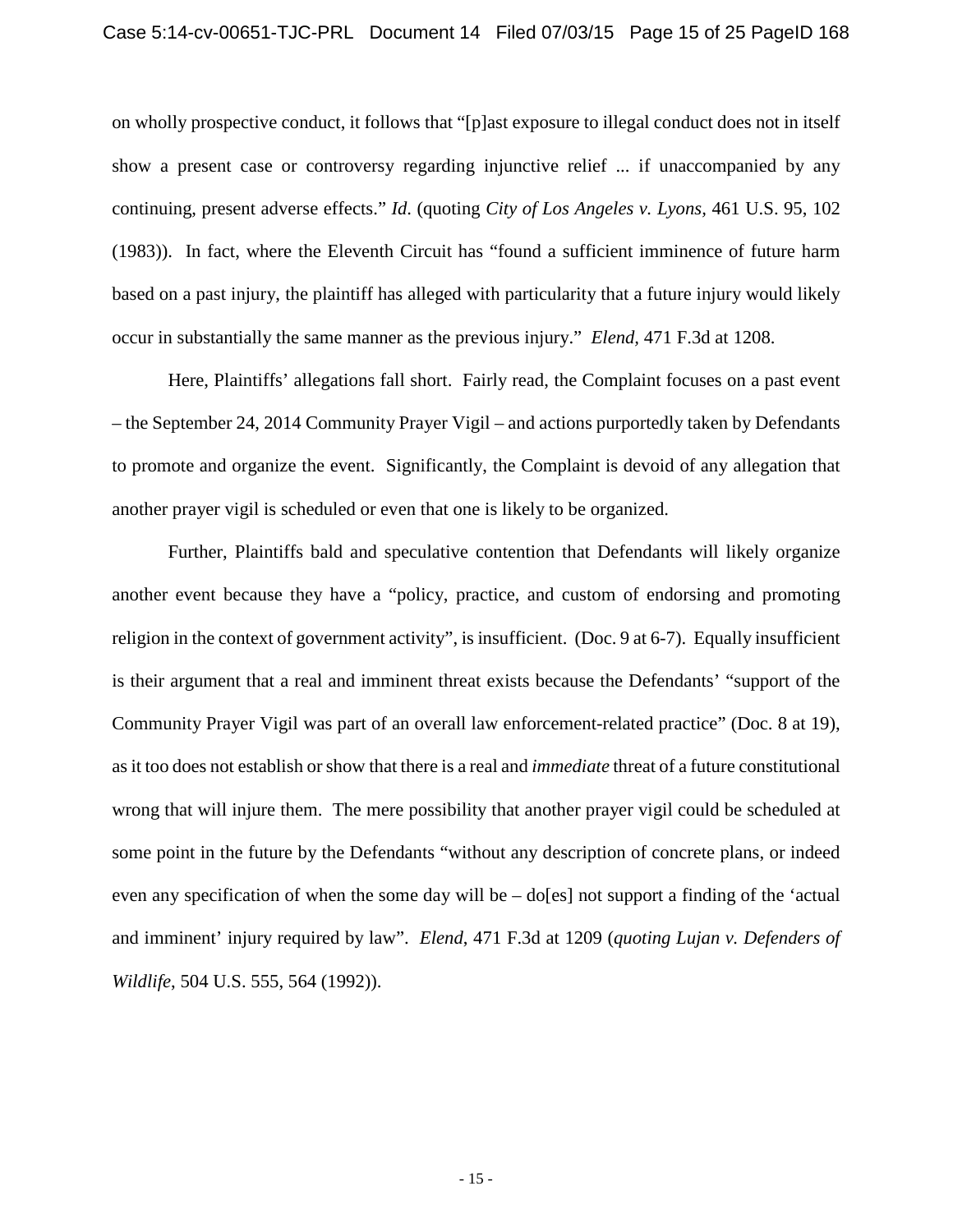Accordingly, because the Plaintiffs (the individual and, therefore, AHA as well) fail to allege any facts to show a real and immediate threat of future harm, their claims for prospective declaratory and injunctive relief should be denied.<sup>[7](#page-15-0)</sup>

## **C. Motion To Dismiss For Failure To State A Claim**

Now that I have set forth who can bring a claim (the individual Plaintiffs) and what type of relief they can seek (nominal damages), I must next address whether claims have been plausibly stated against the City and the individual Defendants (Mayor Guinn and Chief Graham). I submit that they have. Central to each claim though is whether the Complaint sets forth sufficient facts to establish a constitutional violation – such a determination is necessary in considering municipal liability, and it is the first step in the qualified immunity analysis for the individual defendants. So this analysis begins here.

Central to any claim under § 1983 is whether the Complaint alleges a constitutional violation. *See BMI Salvage Corp. v. Manion*, 366 Fed. Appx. 140, 143 (11th Cir. 2010). Defendants argue that Plaintiffs have failed to allege that the Defendants violated the Establishment Clause. The Clause, in turn, states that, "Congress shall make no law respecting an establishment of religion." U.S. Const. amend. I. The First Amendment, as incorporated through the Due Process Clause of the Fourteenth Amendment, applies to state and municipal governments, state-created entities, and state and municipal employees. *[Holloman ex rel. Holloman v. Harland,](http://web2.westlaw.com/find/default.wl?mt=Westlaw&db=506&tc=-1&rp=%2ffind%2fdefault.wl&findtype=Y&ordoc=2018624726&serialnum=2004523948&vr=2.0&fn=_top&sv=Split&tf=-1&referencepositiontype=S&pbc=95CE11E1&referenceposition=1268&rs=WLW15.04)* [370 F.3d 1252, 1268 \(11th Cir.2004\);](http://web2.westlaw.com/find/default.wl?mt=Westlaw&db=506&tc=-1&rp=%2ffind%2fdefault.wl&findtype=Y&ordoc=2018624726&serialnum=2004523948&vr=2.0&fn=_top&sv=Split&tf=-1&referencepositiontype=S&pbc=95CE11E1&referenceposition=1268&rs=WLW15.04) *S.D. v. St. Johns County School District*, 632 F. Supp. 2d 1085, 1090 (M.D. Fla. 2009). The Establishment Clause applies not only to statutes, but also to

<span id="page-15-0"></span><sup>&</sup>lt;sup>7</sup> The Plaintiffs' footnote in their response (Doc. 9, p.8 n. 5) stating that Plaintiffs should have discovery on this issue does not change my recommendation. If Plaintiffs sought discovery they should have moved for it – a suggestion in a footnote that it may be necessary does not save this claim. Further, after the response to the motion to dismiss was filed (January 19, 2015), Plaintiffs apparently did not oppose a *stay* of discovery (see Doc. 11, March 18, 2015), which was granted (Doc. 12).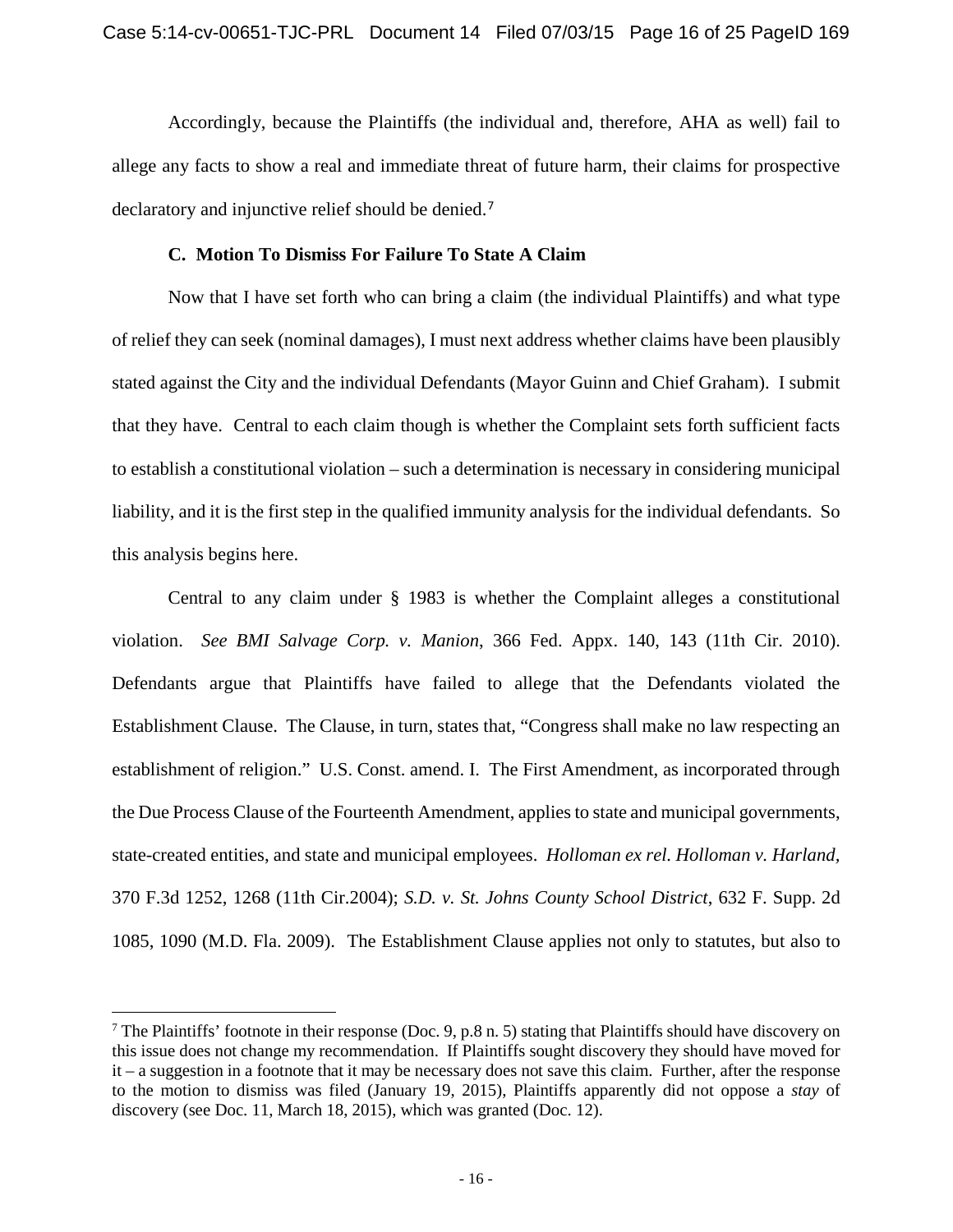acts and decisions of individual government actors, "as their conduct bespeaks government conduct." *Id.*

To establish a basis for relief, Plaintiffs' complaint must contain, "a short and plain statement of the claim" showing that they are entitled to relief. Fed. R. Civ. P.  $8(a)(2)$ . While particularity is not required under Fed. R. Civ. P. 8, to survive a motion to dismiss, the "complaint must contain sufficient factual matter, accepted as true, to 'state a claim to relief that is plausible on its face.'" *Ashcroft v. Iqbal*, 556 U.S. 662, 678 (2009) (quoting *Bell Atl. Corp. v. Twombly*, 550 U.S. 544, 570 (2007)). The court must view the allegations of the complaint in the light most favorable to the Plaintiffs, consider the allegations of the complaint as true, and accept all reasonable inferences therefrom. *La Grasta v. First Union Sec., Inc.*, 358 F.3d 840, 845 (11th Cir. 2004). In considering the sufficiency of the complaint, the court limits its "consideration to the well-pleaded factual allegations, documents central to or referenced in the complaint, and matters judicially noticed." *Id.* Applying this standard, Plaintiffs' claims survive as to the City as well and the Mayor and the Chief in their individual capacities.

### *(1) Constitutional Violation*

The Establishment Clause sets forth a principle of government neutrality and prohibits the government from promoting "a point of view in religious matters" or otherwise taking sides between "religion and religion or religion and nonreligion." *[McCreary County v. ACLU,](http://web2.westlaw.com/find/default.wl?mt=Westlaw&db=708&tc=-1&rp=%2ffind%2fdefault.wl&findtype=Y&ordoc=2020612843&serialnum=2006858344&vr=2.0&fn=_top&sv=Split&tf=-1&pbc=EA6EA489&rs=WLW15.04)* 545 U.S. [844, 860](http://web2.westlaw.com/find/default.wl?mt=Westlaw&db=708&tc=-1&rp=%2ffind%2fdefault.wl&findtype=Y&ordoc=2020612843&serialnum=2006858344&vr=2.0&fn=_top&sv=Split&tf=-1&pbc=EA6EA489&rs=WLW15.04) (2005) (citations omitted). Indeed, as the Supreme Court recognized in *Lee v. Weisman*, 505 U.S. 577, 589 (1992): "The First Amendment's Religion Clauses mean that religious beliefs and religious expression are too precious to be either proscribed or prescribed by the State." The Court further explained that: "The design of the Constitution is that preservation and transmission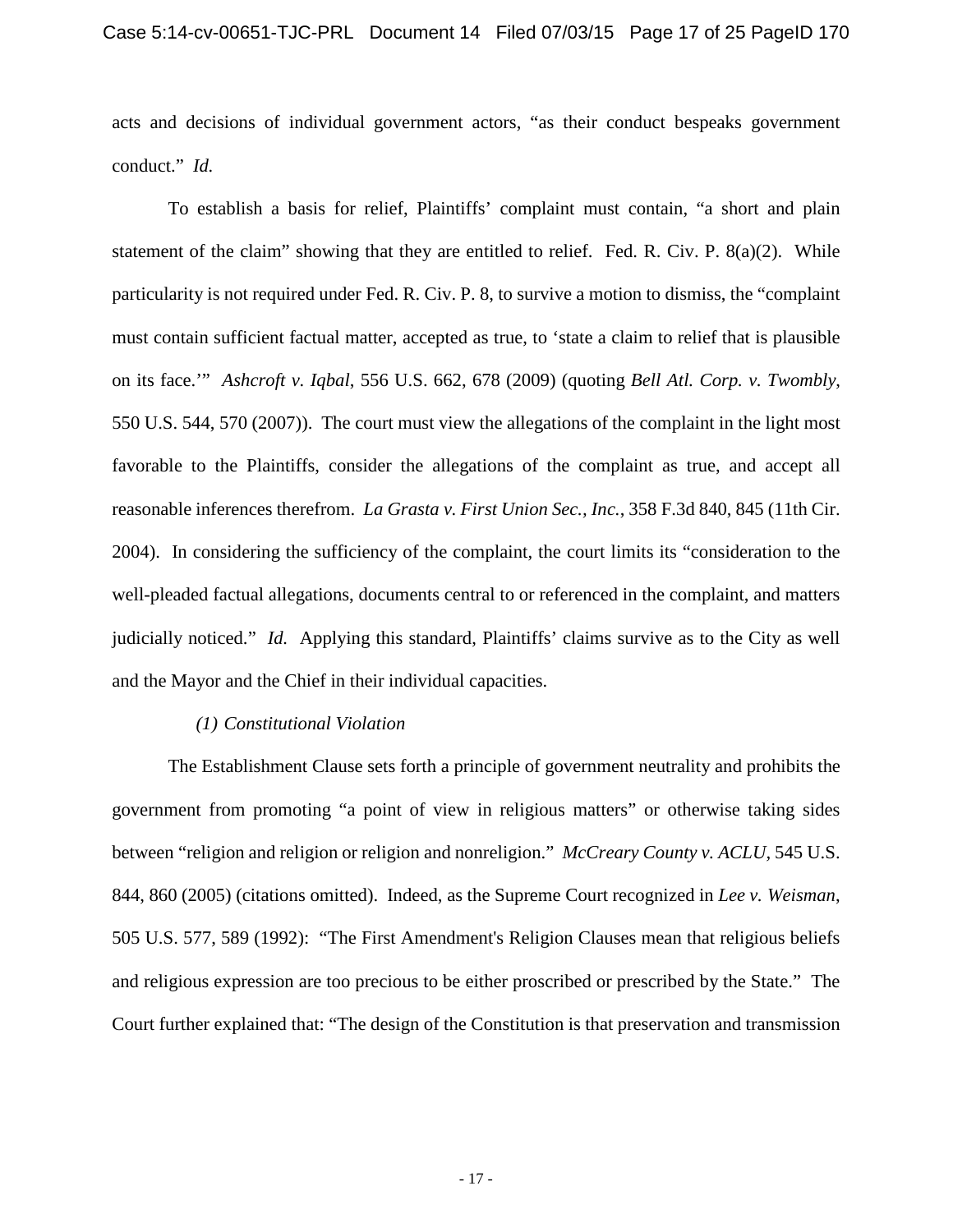of religious beliefs and worship is a responsibility and a choice committed to the private sphere, which itself is promised freedom to pursue that mission." *Id.*

Through a series of cases, the Supreme Court has established a framework for analyzing claims under the Establishment Clause. The primary test was articulated in *Lemon v. Kurtzman* and has come to be known as the "Lemon test." 403 U.S. 602 (1971).<sup>[8](#page-17-0)</sup> Under the Lemon test, the Establishment Clause is violated if the government's primary purpose is not secular-based, if the principal effect is to aid or inhibit religion, or if there is any excessive government entanglement with religion. *Id.* at 612-613.<sup>[9](#page-17-1)</sup>

As previously stated with respect to standing, Plaintiffs allege that the City, through its Mayor and Police Chief, as well as the Mayor and Chief in their individual capacities, organized and promoted the Prayer Vigil. Specifically, and at the risk of being redundant, Plaintiffs allege that the OPD posted on its Facebook page a letter on its own letterhead, signed by its Chief of Police stating that the community was facing a crisis "that requires fervent prayer" and urging community members to attend the Prayer Vigil; that Mayor Guinn sent an email communication in which he refused to cancel the Prayer Vigil and stated "we are trying to promote it;" that the Prayer Vigil was held on the Downtown Square; and that uniformed OPD officials participated in the Prayer Vigil with some officers leading the religious activities. Additionally, the language used in the Facebook and email communications, such as Mayor Guinn saying that there is nothing

<span id="page-17-0"></span><sup>&</sup>lt;sup>8</sup> The area of legislative prayer (i.e., opening or closing sessions of legislative bodies with prayer), which is not at issue here, is excepted from the traditional Establishment Clause analysis. *See Marsh v. Chambers*, 463 U.S. 783 (1983); *Pelphrey*, 547 F.3d at 1269. 9 I note also that while there is no dispute that the Lemon Test is the applicable standard here, some courts

<span id="page-17-1"></span>have also used an "endorsement test" in evaluating claims under the Establishment Clause – i.e., "if the government is to be neutral in matters of religion, rather than showing either favoritism or disapproval towards citizens based on their personal religious choices, government cannot endorse religious practices and beliefs of some citizens without sending a clear message to the nonadherents that they are outsiders." *S.D. v. St. Johns County School Dist*, 632 F.Supp.2d 1085 (M.D. Fla. 2009). Under either test, the Plaintiffs' allegations are sufficient.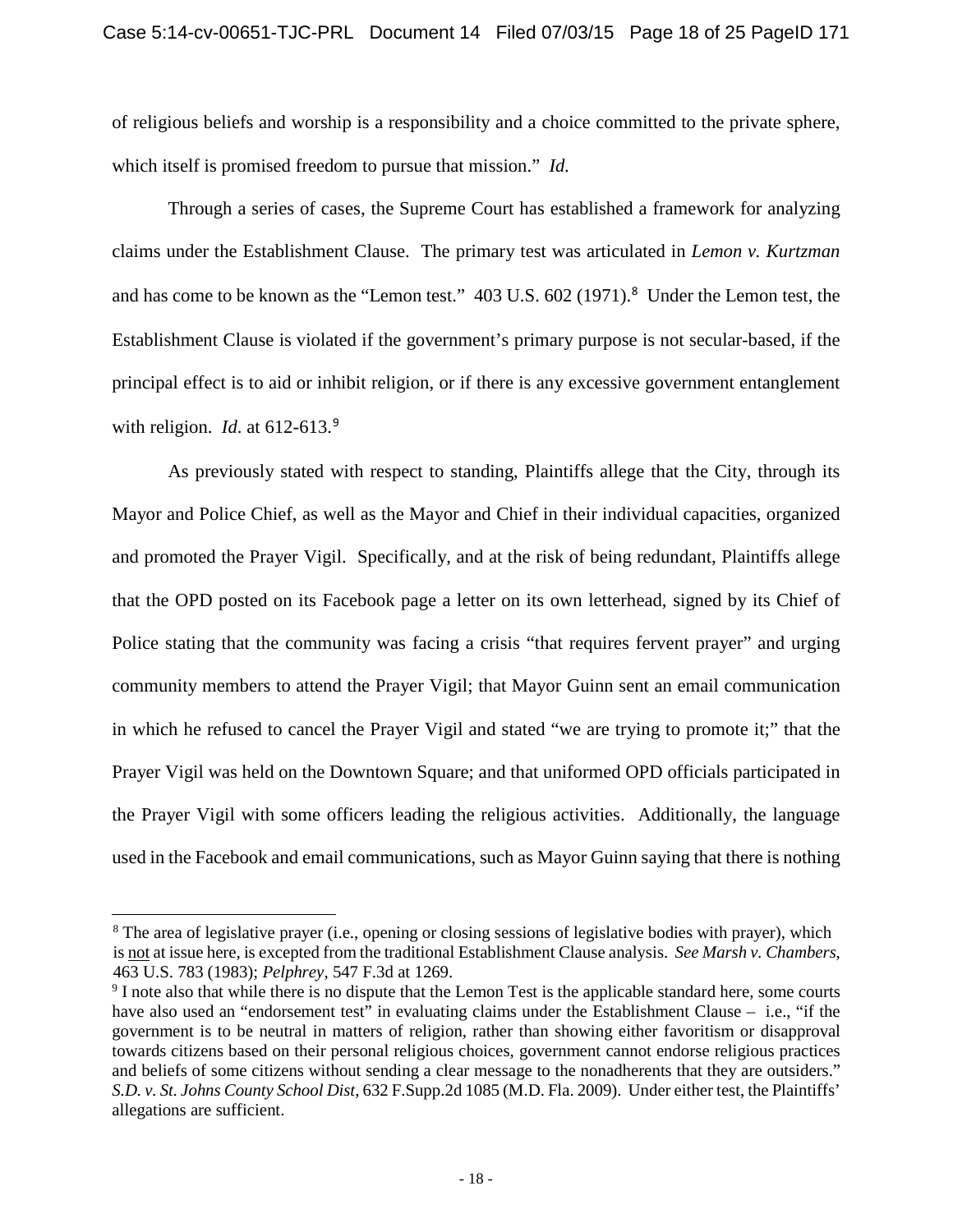to prohibit "us" from having the Community Prayer Vigil, and advising that "we" are not canceling it, rather "we" are promoting it, as well as Chief Graham urging attendance ("I am urging all of you to attend"), certainly suggests an ownership (for lack of a better term) of the event, as Plaintiffs allege.

These facts, taken as true, do tend to show a plausible claim that Defendants violated the Establishment Clause by organizing and promoting (or endorsing) the Prayer Vigil. At the most fundamental level, the Eleventh Circuit has recognized that "prayer is the quintessential religious practice," which implies that no secular purpose can be satisfied. *Jaffree v. Wallace*, 705 F.2d 1526, 1534-35 (11th Cir. 1983). Indeed, "[t]he primary effect of prayer is the advancement of ones religious beliefs." *Id*. Consequently, the Eleventh Circuit has recognized that the state cannot advance prayer activities without the implication that the state is violating the Establishment Clause. *Id*.

While Defendants argue that the Prayer Vigil had a secular purpose because it was intended "to support peace" and was "part of an overall law enforcement-related practice" (see Doc. 8 at 19), "[t]he unmistakable message of the Supreme Court's teachings is that the state cannot employ a religious means to serve otherwise legitimate secular interest." *Jager v. Douglas County School Dist.*, 862 F.2d 824, 830 (11th Cir. 1989). The First Amendment prevents the government, in its effort to *protect* religious freedom, for carrying on government sponsored religious activity:

By the time of the adoption of the Constitution, our history shows that there was a widespread awareness among many Americans of the dangers of a union of Church and State. These people knew, some of them from bitter personal experience, that one of the greatest dangers to the freedom of the individual to worship in his own way lay in the Government's placing its official stamp of approval upon one particular kind of prayer or one particular form of religious services. They knew the anguish, hardship and bitter strife that could come when zealous religious groups struggled with one another to obtain the Government's stamp of approval from each King, Queen, or Protector that came to temporary power. The Constitution was intended to avert a part of this danger by leaving the government of this country in the hands of the people rather than in the hands of any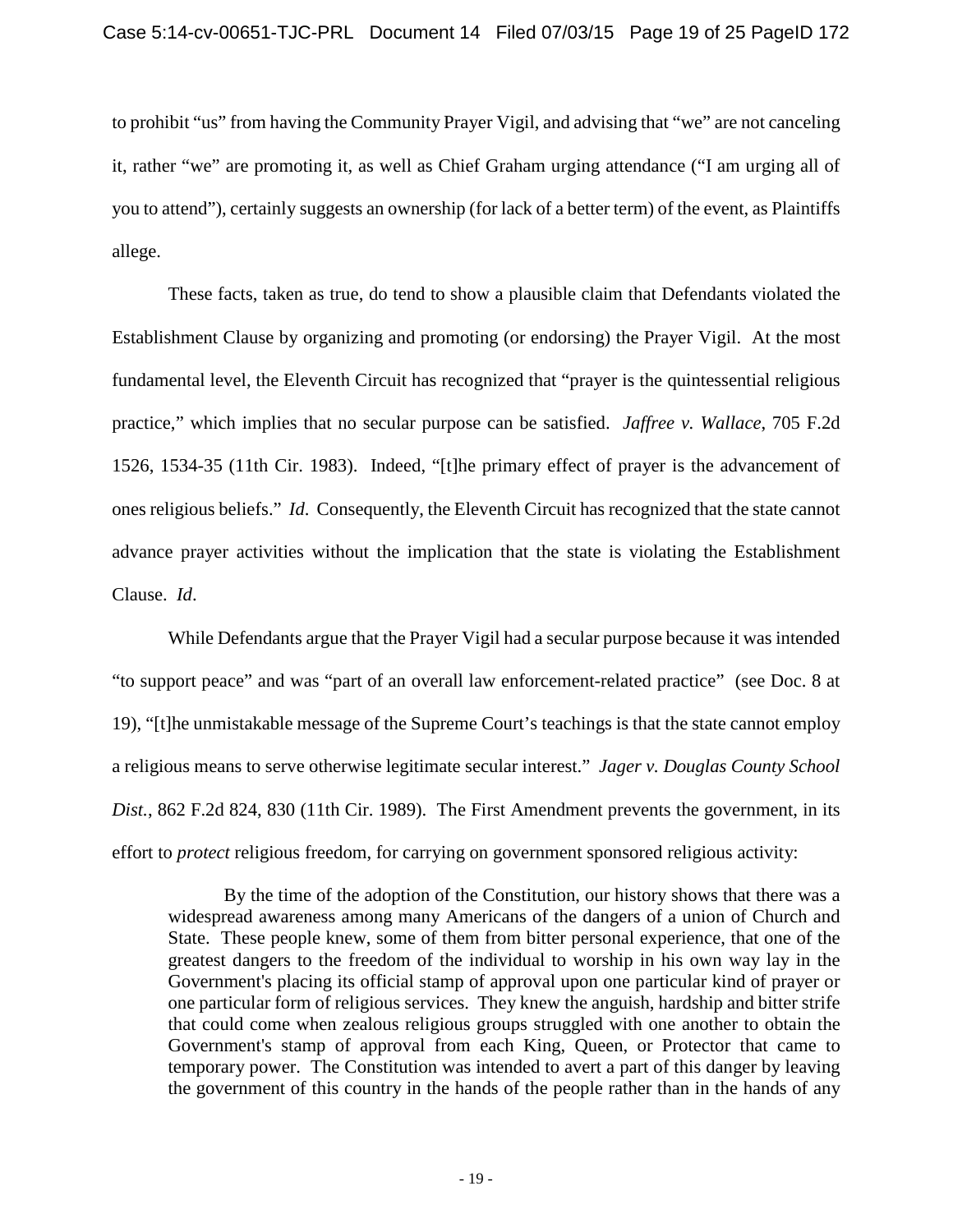monarch. But this safeguard was not enough. Our Founders were no more willing to let the content of their prayers and their privilege of praying whenever they pleased be influenced by the ballot box than they were to let these vital matters of personal conscience depend upon the succession of monarchs. The First Amendment was added to the Constitution to stand as a guarantee that neither the power nor the prestige of the Federal Government would be used to control, support or influence the kinds of prayer the American people can say—that the people's religions must not be subjected to the pressures of government for change each time a new political administration is elected to office. Under that Amendment's prohibition against governmental establishment of religion, as reinforced by the provisions of the Fourteenth Amendment, government in this country, be it state or federal, is without power to prescribe by law any particular form of prayer which is to be used as an official prayer in carrying on any program of governmentally sponsored religious activity.

# *Engel v. Vitale*, 370 U.S. 421, 429-30 (1962).

Accordingly, I submit that the individual Plaintiffs have sufficiently alleged a violation of the Establishment Clause sufficient to survive a motion to dismiss, based on the remaining Defendants' alleged organization and promotion of the Prayer Vigil. *See e.g., Doe v. Village of Crestwood, Ill*, 917 F.2d 1476 (7th Cir. 1990) (affirming district judge's finding that the Village of Crestwood improperly sponsored a Roman Catholic mass held during a municipal Italian Festival because information published in the Village paper would "lead an objective observer to conclude that the Village itself is the sponsor, or at least a sponsor" of the mass); *Newman v. City of East Point*, 181 F.Supp.2d 1374 (N.D. Ga. 2002) (finding that the City "played more than a *de minimis* part in the promotion" of the prayer breakfast and that "an objective observer would most certainly conclude that the City of East Point has endorsed religion" based on the City using City funds to produce, duplicate and distribute a flyer advertising the Mayor's Prayer Breakfast; distributing the flyer at a City event; and listing other official City events on the flyer with it).<sup>[10](#page-19-0)</sup>

<span id="page-19-0"></span> $10$  Of course, the Mayor, the Chief and the individual police officers would have a First Amendment right as individuals to participate in a community prayer vigil, or other public prayer for that matter, so long as the event was not otherwise in violation of the Establishment Clause. For example, while the court in *Newman v. City of East Point*, enjoined the City and the Mayor from *organizing, advertising, promoting or endorsing a community prayer breakfast*, the court refused to enjoin the Mayor from participating in the breakfast as it noted that "the Mayor and City Officials, as citizens of the United States, have a First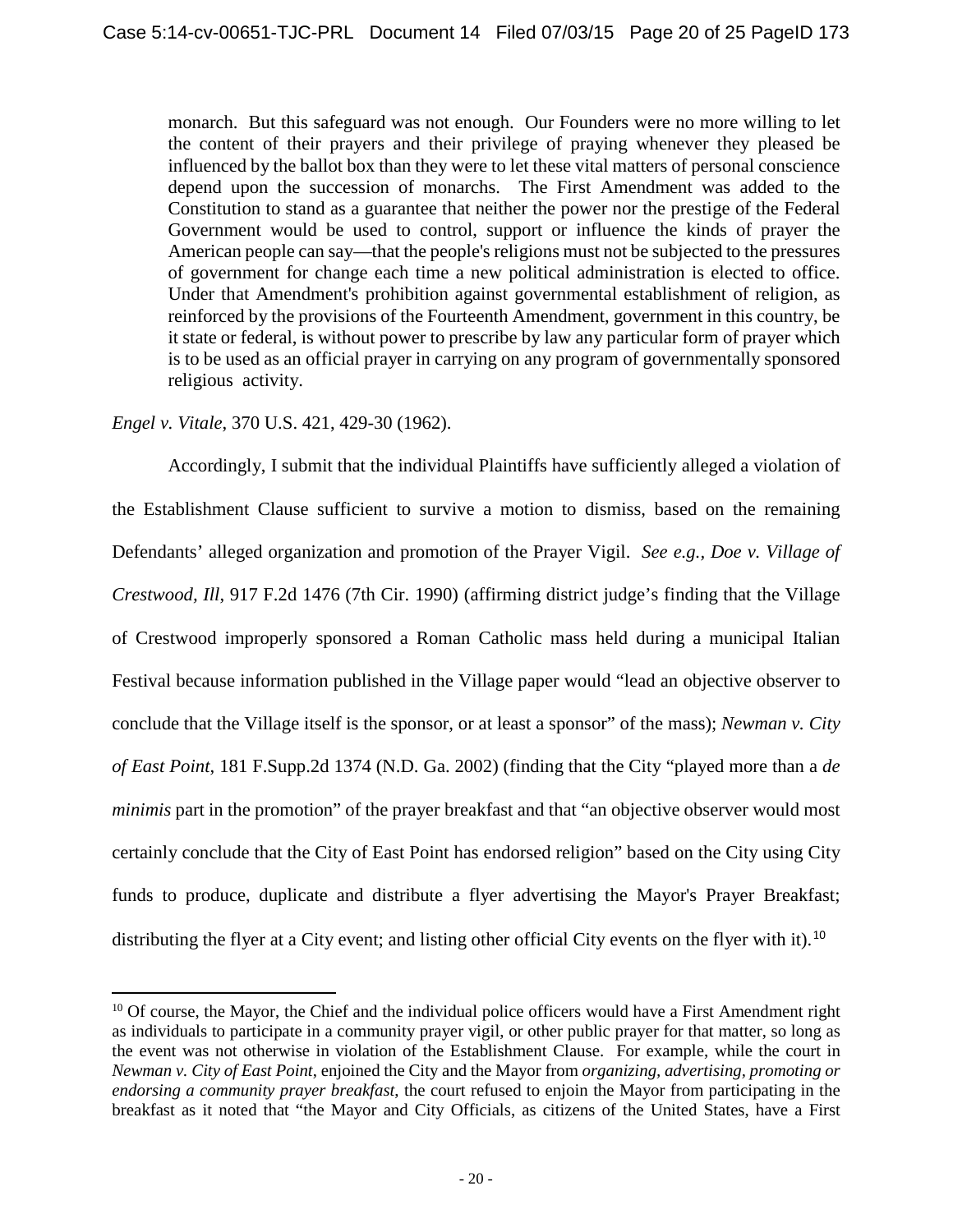# *(2) Claim Against the City*

 $\overline{a}$ 

In addition to setting forth an apparent constitutional violation, in order to sue the City itself the individual Plaintiffs must also show that the deprivation of their rights was caused by a policy, practice, or custom of the City. That is, Plaintiffs must show a basis for municipal liability, which I suggest they can do.

In *[Monell v. Department of Social Services,](http://web2.westlaw.com/find/default.wl?mt=Westlaw&db=708&tc=-1&rp=%2ffind%2fdefault.wl&findtype=Y&ordoc=2000447724&serialnum=1978114250&vr=2.0&fn=_top&sv=Split&tf=-1&pbc=36B2102B&rs=WLW15.04)* 436 U.S. 658, 98 (1978), the Supreme Court held that local governments may not be held liable for constitutional deprivations on the theory of *respondeat superior*; rather, they may be held liable only if such constitutional torts result from an official government policy, the actions of an official fairly deemed to represent government policy, or a custom or practice so pervasive and well-settled that it assumes the force of law. *Denno v. School Bd. of Volusia County*, 218 F.3d 1267, 1276 (11th Cir. 2000). Notably, a municipality may be held liable for a single illegal act (or acts) committed by one of its officers when the challenged act may fairly be said to represent official policy, such as when that municipal officer possesses final policymaking authority over the relevant subject matter. *Scala v. City of Winter Park*, 116 F.3d 1396, 1397 (11th Cir. 1997).

Here, Plaintiffs attempt to hold the City liable for the Community Prayer Vigil based on the actions of Mayor Guinn and Chief Graham. Plaintiffs have alleged facts from which it could be inferred that Mayor Guinn and Chief Graham were final policymakers with respect to organizing the Prayer Vigil. Plaintiffs allege that Mayor Guinn and Chief Graham are responsible for setting and carrying out city policy. (Complaint at  $\P$ 10 & 12). In the letter posted on the OPD

Amendment right *as individuals* to participate in the Mayor's Prayer Breakfast as long as it is otherwise not in violation of the Establishment Clause", which the court explained meant that the event was not endorsed by the City of East Point in any way, "takes place at a non-City facility, does not use City funds, does not use City employees to publicize or organize it and is not presented as being endorsed by the City, then the Mayor and any City Officials can participate in the event." *Newman*, 181 F.Supp.2d at 1382.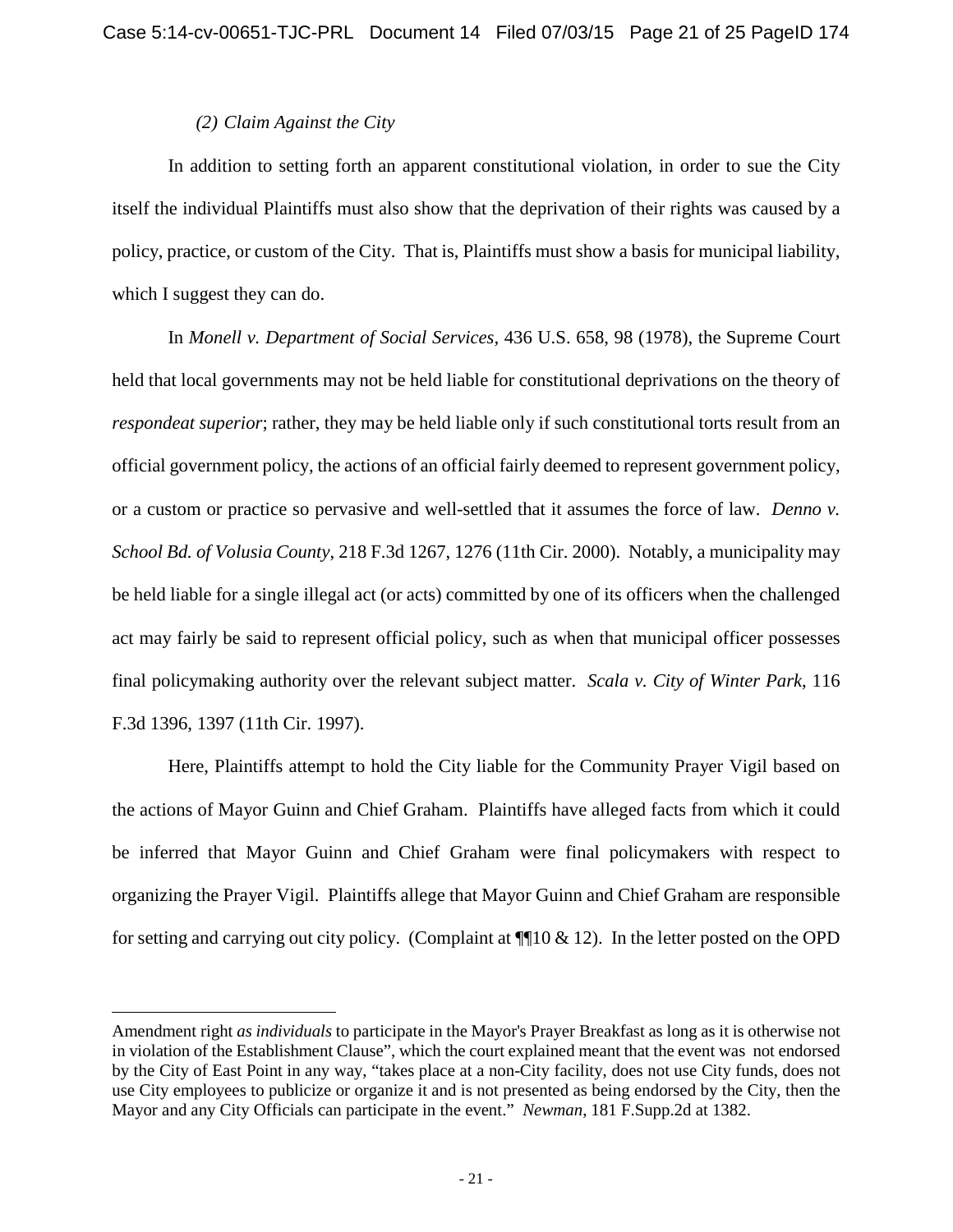page, Chief Graham urged the citizens to support and attend the Prayer Vigil. Likewise, in an email Mayor Guinn stated "[n]ot only are we not canceling [the Prayer Vigil] we are trying to promote it and have as many people as possible to join us." (emphasis added). Defendants' arguments to the contrary are belied by their motion to dismiss in which they acknowledge that "Defendants' support of the Community Prayer Vigil was part of an overall law enforcementrelated practice" (Doc. 8 at 19) (emphasis added); and the attached email in which Chief Graham stated that "I have no intention of canceling the event" and that "I am attempting to bring our community together to fight crime." (Doc. 8-3 at 1) (emphasis added).

At this stage in the litigation then, and based upon these allegations, Plaintiffs have adequately alleged that Mayor Guinn and Chief Graham had final policymaking power with respect to the Community Prayer Vigil in order to state a plausible claim under [§ 1983](http://web2.westlaw.com/find/default.wl?mt=Westlaw&db=1000546&docname=42USCAS1983&rp=%2ffind%2fdefault.wl&findtype=L&ordoc=2028159573&tc=-1&vr=2.0&fn=_top&sv=Split&tf=-1&pbc=71A64742&rs=WLW15.04) against the City. Whether these officials in fact had final policymaking authority involves questions that cannot be resolved on this motion and, as such, the City is not entitled to dismissal from this action on that ground. Further, even if the Mayor and Chief cannot be said to have final policymaking authority, there are still sufficient allegations to support the Plaintiffs' theory that the City had a practice of endorsing religion: the communications made by the Mayor of the City and its Chief of Police are evidence of the City's apparent involvement in planning and promoting the prayer vigil, and the content of those messages include a proclaimed ability to do it (that is, that the law did prevent them) and an assertion that it was part of a law enforcement strategy or *practice*. Even though the facts of this case may shake out otherwise – perhaps this was a spontaneous event planned by church leaders in response to crime, as opposed to a City event based on a practice of endorsing religion – we are only at the motion to dismiss stage, and what is alleged is enough.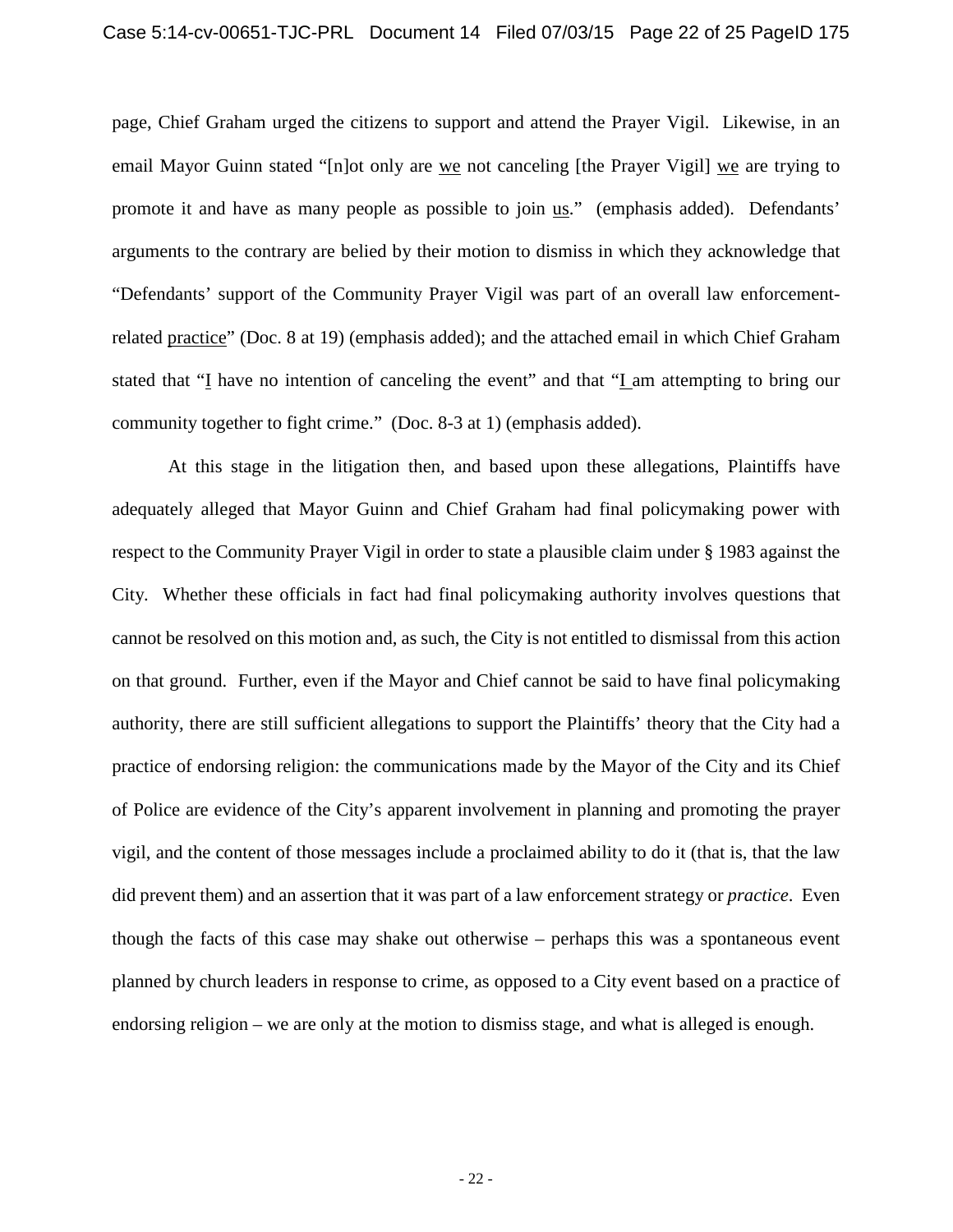#### *(3) Claims against Mayor Guinn and Chief Graham*

Mayor Guinn and Chief Graham both assert that they are protected from suit in their individual capacities by qualified immunity. Qualified immunity offers complete protection for individual government officials performing discretionary functions "insofar as their conduct does not violate clearly established statutory or constitutional rights of which a reasonable person would have known." *Harlow v. Fitzgerald,* [457 U.S. 800, 818, 102 S.Ct. 2727, 2738, 73 L.Ed.2d 396](http://web2.westlaw.com/find/default.wl?mt=Westlaw&db=708&tc=-1&rp=%2ffind%2fdefault.wl&findtype=Y&ordoc=2021840812&serialnum=1982128582&vr=2.0&fn=_top&sv=Split&tf=-1&referencepositiontype=S&pbc=477A0974&referenceposition=2738&rs=WLW15.04)  [\(1982\).](http://web2.westlaw.com/find/default.wl?mt=Westlaw&db=708&tc=-1&rp=%2ffind%2fdefault.wl&findtype=Y&ordoc=2021840812&serialnum=1982128582&vr=2.0&fn=_top&sv=Split&tf=-1&referencepositiontype=S&pbc=477A0974&referenceposition=2738&rs=WLW15.04)

Assuming for purposes of this motion that Mayor Guinn and Chief Graham were engaged in a discretionary function, "the burden shifts to the plaintiff to show that the defendant is *not* entitled to qualified immunity." *[Holloman ex rel. Holloman v. Harland,](http://web2.westlaw.com/find/default.wl?mt=Westlaw&db=506&tc=-1&rp=%2ffind%2fdefault.wl&findtype=Y&ordoc=2021840812&serialnum=2004523948&vr=2.0&fn=_top&sv=Split&tf=-1&referencepositiontype=S&pbc=477A0974&referenceposition=1264&rs=WLW15.04)* 370 F.3d 1252, 1264 [\(11th Cir.2004\).](http://web2.westlaw.com/find/default.wl?mt=Westlaw&db=506&tc=-1&rp=%2ffind%2fdefault.wl&findtype=Y&ordoc=2021840812&serialnum=2004523948&vr=2.0&fn=_top&sv=Split&tf=-1&referencepositiontype=S&pbc=477A0974&referenceposition=1264&rs=WLW15.04) To satisfy this burden, the plaintiff must show that: "(1) the defendant violated a constitutional right, and (2) this right was clearly established at the time of the alleged violation." *[Id.](http://web2.westlaw.com/find/default.wl?rs=WLW15.04&pbc=477A0974&vr=2.0&findtype=Y&rp=%2ffind%2fdefault.wl&sv=Split&fn=_top&tf=-1&ordoc=2021840812&mt=Westlaw&serialnum=2004523948&tc=-1)* As discussed *supra*, the allegations of the Complaint are sufficient to state a claim for a violation of the Establishment Clause. Thus, the critical question is whether the state of the law gave those officials "fair warning" that their alleged organization and promotion of a Community Prayer Vigil was unconstitutional. *Hope v. Pelzner*, 536 U.S. 730, 739 (2002); *Vinyard v. Wilson*, 311 F.3d 1340, 1350 (11th Cir. 2002). We make this inquiry by looking at three sources of law that would provide adequate notice of statutory or constitutional rights: "specific statutory or constitutional provisions; principles of law enunciated in relevant decisions; and factually similar cases already decided by state and federal courts in the relevant jurisdiction." *Harper v. Lawrence County, Ala.,* 584 F.3d 1030, 1037 (11th Cir. 2009).

Here, I submit that the alleged conduct "'lies so obviously at the very core of what the [Establishment Clause] prohibits that the unlawfulness of the conduct was readily apparent to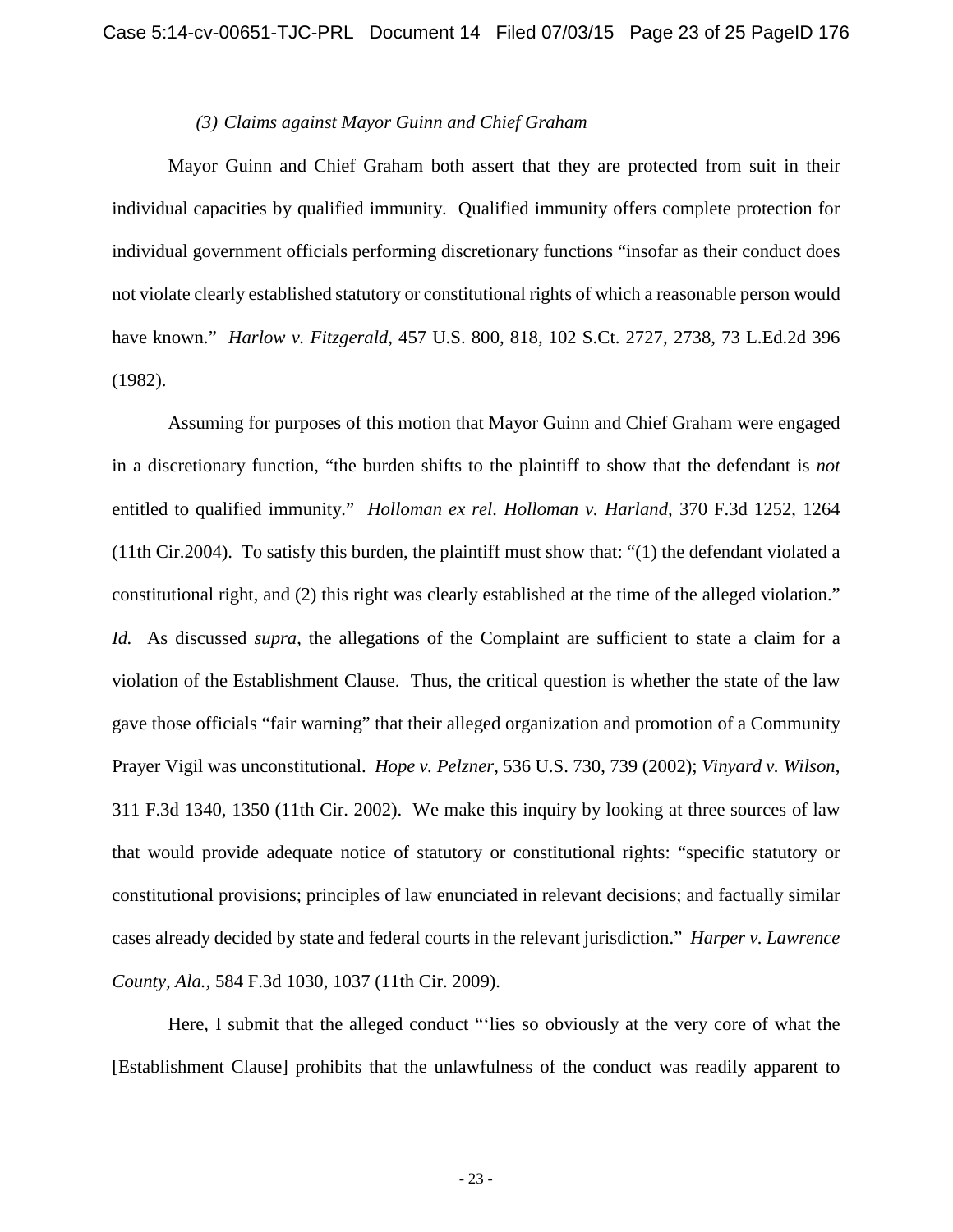[them], notwithstanding the lack of fact-specific law.'" *Vinyard,* [311 F.3d at 1355](http://web2.westlaw.com/find/default.wl?mt=Westlaw&db=506&tc=-1&rp=%2ffind%2fdefault.wl&findtype=Y&ordoc=2023628795&serialnum=2002721111&vr=2.0&fn=_top&sv=Split&tf=-1&referencepositiontype=S&pbc=11D59245&referenceposition=1355&rs=WLW15.04) (*quoting [Lee,](http://web2.westlaw.com/find/default.wl?mt=Westlaw&db=506&tc=-1&rp=%2ffind%2fdefault.wl&findtype=Y&ordoc=2023628795&serialnum=2002161721&vr=2.0&fn=_top&sv=Split&tf=-1&referencepositiontype=S&pbc=11D59245&referenceposition=1199&rs=WLW15.04)* [284 F.3d at 1199\).](http://web2.westlaw.com/find/default.wl?mt=Westlaw&db=506&tc=-1&rp=%2ffind%2fdefault.wl&findtype=Y&ordoc=2023628795&serialnum=2002161721&vr=2.0&fn=_top&sv=Split&tf=-1&referencepositiontype=S&pbc=11D59245&referenceposition=1199&rs=WLW15.04) At the most fundamental level, as previously stated, the Establishment Clause sets forth a principle of government neutrality and prohibits the government from promoting "a point of view in religious matters" or otherwise taking sides between "religion and religion or religion and nonreligion." *[McCreary County v. ACLU,](http://web2.westlaw.com/find/default.wl?mt=Westlaw&db=708&tc=-1&rp=%2ffind%2fdefault.wl&findtype=Y&ordoc=2020612843&serialnum=2006858344&vr=2.0&fn=_top&sv=Split&tf=-1&pbc=EA6EA489&rs=WLW15.04)* 545 U.S. 844, 860 (2005) (citations omitted). As "the quintessential religious practice", the state cannot advance prayer activities without the implication that the state is violating the Establishment Clause. *Jaffree v. Wallace*, 705 F.2d 1526, 1534 (11th Cir. 1983). No factually particularized, pre-existing case law was necessary for it to be obvious to local government officials that organizing and promoting a Prayer Vigil would violate the Establishment Clause. *See Rich v. City of Jacksonville*, 201 WL 4403095, at \*15-16 (M.D. Fla. March 31, 2010) (finding that lack of factually similar cases was not dispositive where the alleged conduct would clearly violate the Establishment Clause).

Accordingly, the motion to dismiss on the basis of qualified immunity as it pertains to the claims against Mayor Guinn and Chief Graham should be denied at this time. I note here, as I did above, that the Court is not commenting on the ultimate merits of Plaintiffs' claims – the actual involvement of the Mayor and Chief still needs to be developed. That they are not entitled to dismissal here on the basis of qualified immunity is based on the totality of the well-plead facts that they organized and promoted a Christian prayer vigil, as state actors. *See Atheists of Florida, Inc. v. City of Lakeland*, 779 F. Supp. 2d 1330, 1343 (M.D. Fla. 2011).